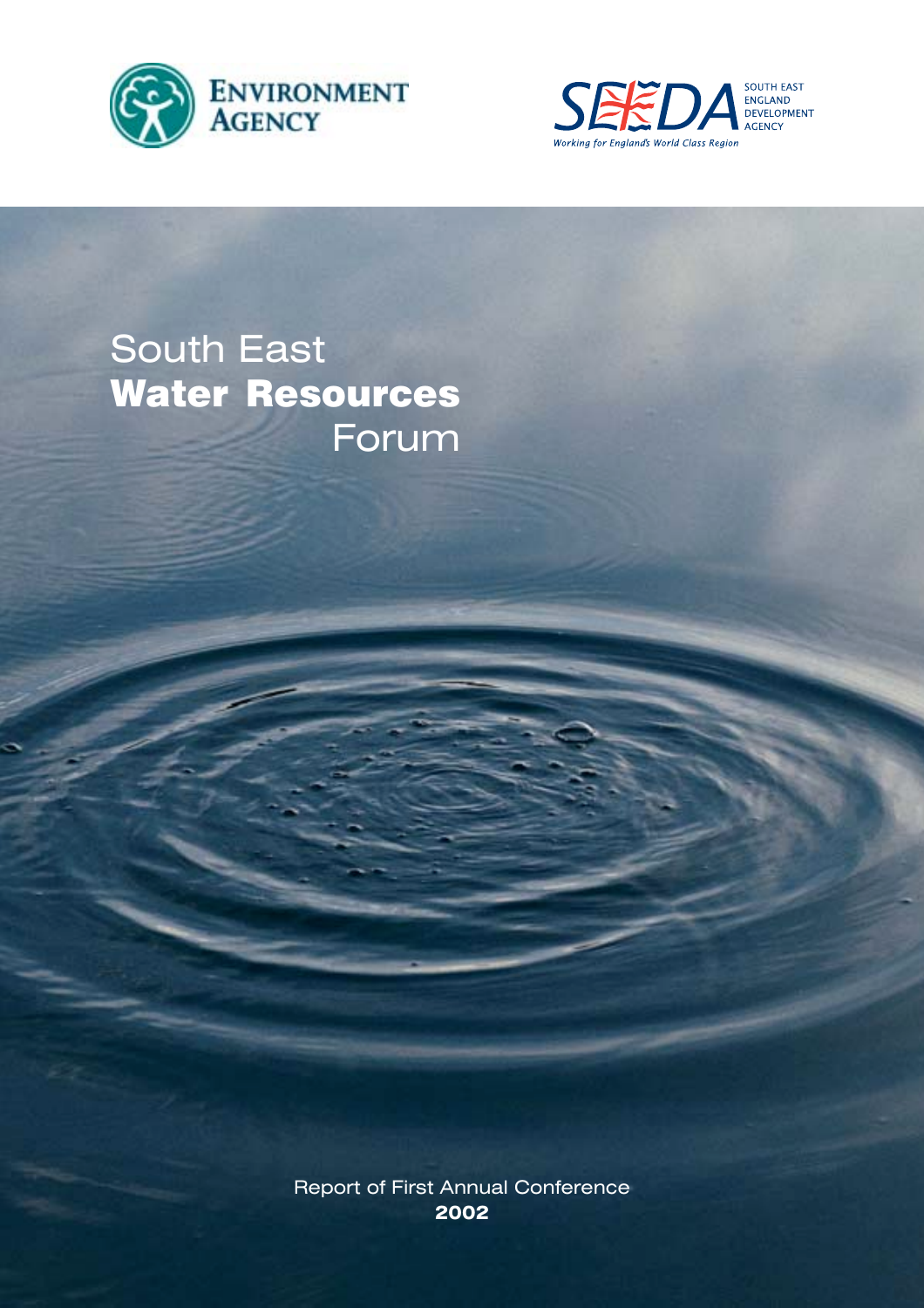

# **INTRODUCTION**

Of all the emotive topics that are raised when development in the South East of England is discussed, water seems to be near the top of the list. Whether from the water supply company perspective, from the wastewater perspective, from the Environment Agency, planners, developers, existing and future customers, environmental bodies or elected representatives, strong views are expressed.

All these views are legitimate, but too often they are disparate and conflicting. For example, our region is the prime focus for economic growth and development in England, yet scarcity of water is often cited as a reason for limiting development here. Availability of water varies across the region; some areas face real difficulties, others are relatively comfortable. We are one of the driest parts of the country, but we use more water per head of population than other regions. Some of our rivers have flooded dramatically in the last few years, yet we know that we cannot protect all property, and that planned flooding can alleviate problems elsewhere. Those same rivers may suffer from low flows in summer, creating potential risks for health, wildlife and recreational uses, but there are demands for further abstraction and for additional sewage discharges from new development. These are just some of the challenges and conundrums that we face in managing our water resources in South East England.

The South East Water Resources Forum is an informal grouping sponsored jointly by SEEDA and the Environment Agency. It was established in 2001 to engage stakeholders in identifying and responding to known and potential water challenges in the South East, with the aim of ensuring a sustainable approach to development in the region. It is intended to bring together all the disparate views and voices, and membership is open to anyone with an interest in any aspect of water resources. One of its aims is to identify where common ground exists and add the Forum's weight to arguments put forward by individual organisations. Where disagreement exists, its aim is to ensure each party understands the other's viewpoint, but it will also strive to find new and innovative solutions to water issues.

The Forum has an Executive and Chairman, both approved at the Forum Conference in May 2002. The annual conference is the main event of the year for the Forum and is an opportunity for all members to participate in discussion and debate over the many water related issues that face the South East. These issues are not just of concern to water companies and the Environment Agency. They are of concern to all who live and work, or whose businesses operate, in our region.

The papers in this publication, which were presented at the Conference, cover many of these challenges and I am sure you will find them of interest. They include papers by

- Chris Baines, the very well known and respected environmental thinker, who set the scene for the conference with a rapid-fire keynote presentation that included many excellent slides as examples of the issues he raised. In his summary paper, he joins the list of those asking for more evidence of a joined-up approach towards management of water, a more rational and long-term approach to investment in the water sector and the need for integration of land and water management policies.
- Paul Seeley sets the scene for the South East examining how water resources are planned
- A joint paper by Brian Arkell, Wanda Fojt, Ed Maltby and Richard Thorne explains what the Water Framework Directive means to our region
- Elaine Hayes argues how the Rural White Paper, the Curry report and plans for water resources might be considered in the context of environmental protection
- Mike Gwilliam considers how water resource management and planning and spatial planning policy interact and what are the key issues that result
- John Biron looks at the future role that rural land managers can play in helping us adapt to and mitigate the effects of climate change on the water environment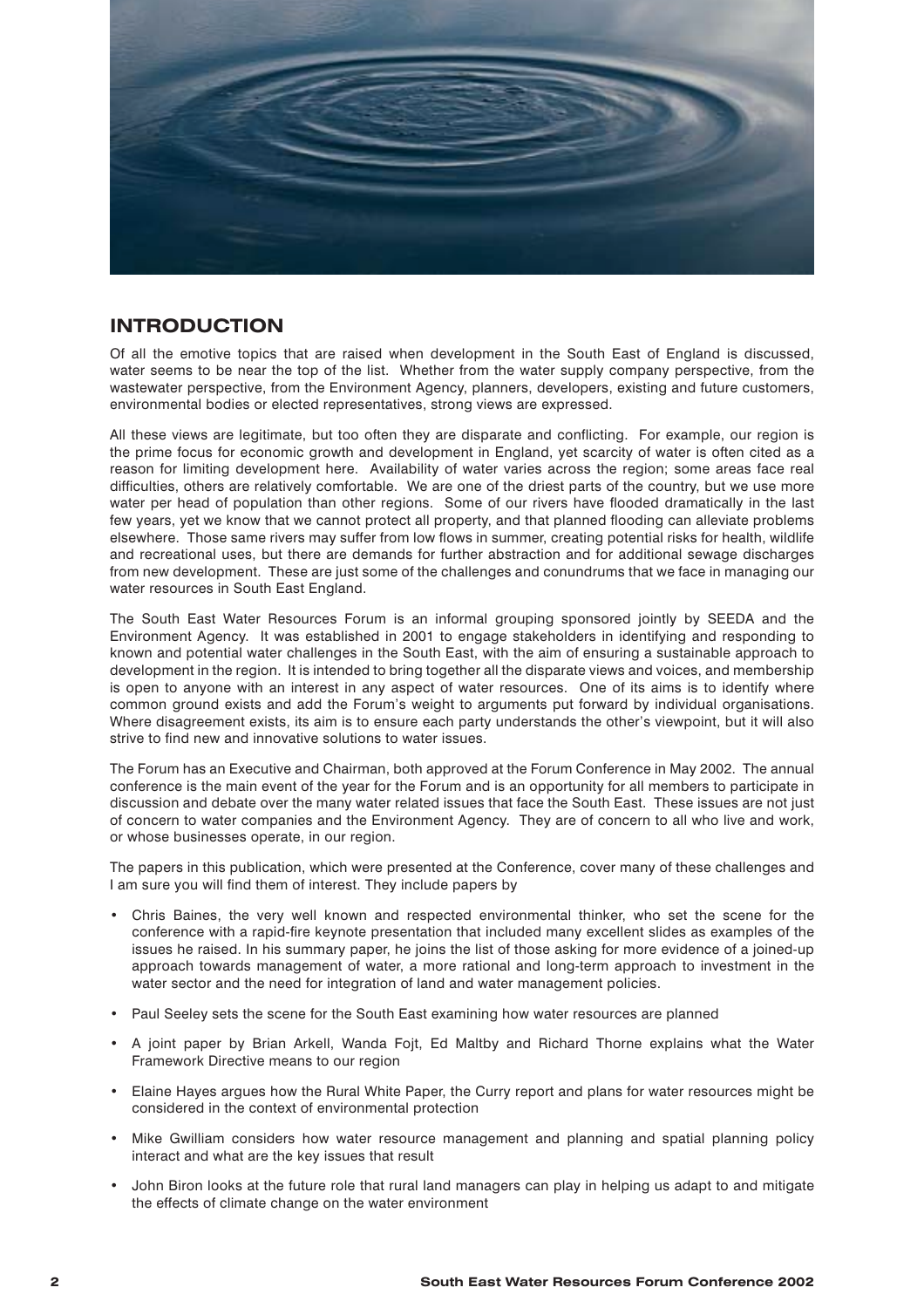The Forum asked the audience what were the key issues arising both from the papers presented and from members' personal agendas. These are also summarised in this report of the Conference. These issues have been adopted by the Executive in developing our work plan for the future.

This work plan will be one of the papers presented at the Forum Conference in May 2003.

In summary, the Forum will:

- Become a source of information, knowledge and influence
- Encourage and participate in trials and best practice for water resource management
- Influence Government, local authorities, regulators, businesses, NGO's and the public
- Promote the work of the forum via publications and the proposed web site

Seven areas of immediate work have been identified. These are:

- Regional Planning Guidance revision
- Water consumption including water efficiency
- The Water Framework Directive
- The proposed Water Bill
- Development of a web site
- The annual conference
- Professor Ed Maltby's project on sustainable management of river catchments

The South East Water Resources Forum is in its infancy. Our success will depend upon the input of members and from the work that the Executive is able to undertake on behalf of members. Above all, we must focus on action and making a difference for our region. What is certain is that the issue of managing our water resources in the South East will not go away. Climate change, European legislation, demands upon our landscape all put additional pressure upon water resources. If we are to continue to enjoy the quality of life and prosperity that our region offers, then excellent planning, management and partnerships will be needed. Our Forum intends to play its part in maintaining our quality of life.

Seafferd

*Graham Setterfield Chairman South East Water Resources Forum*



New reservoirs will be a key element of long-term water resource planning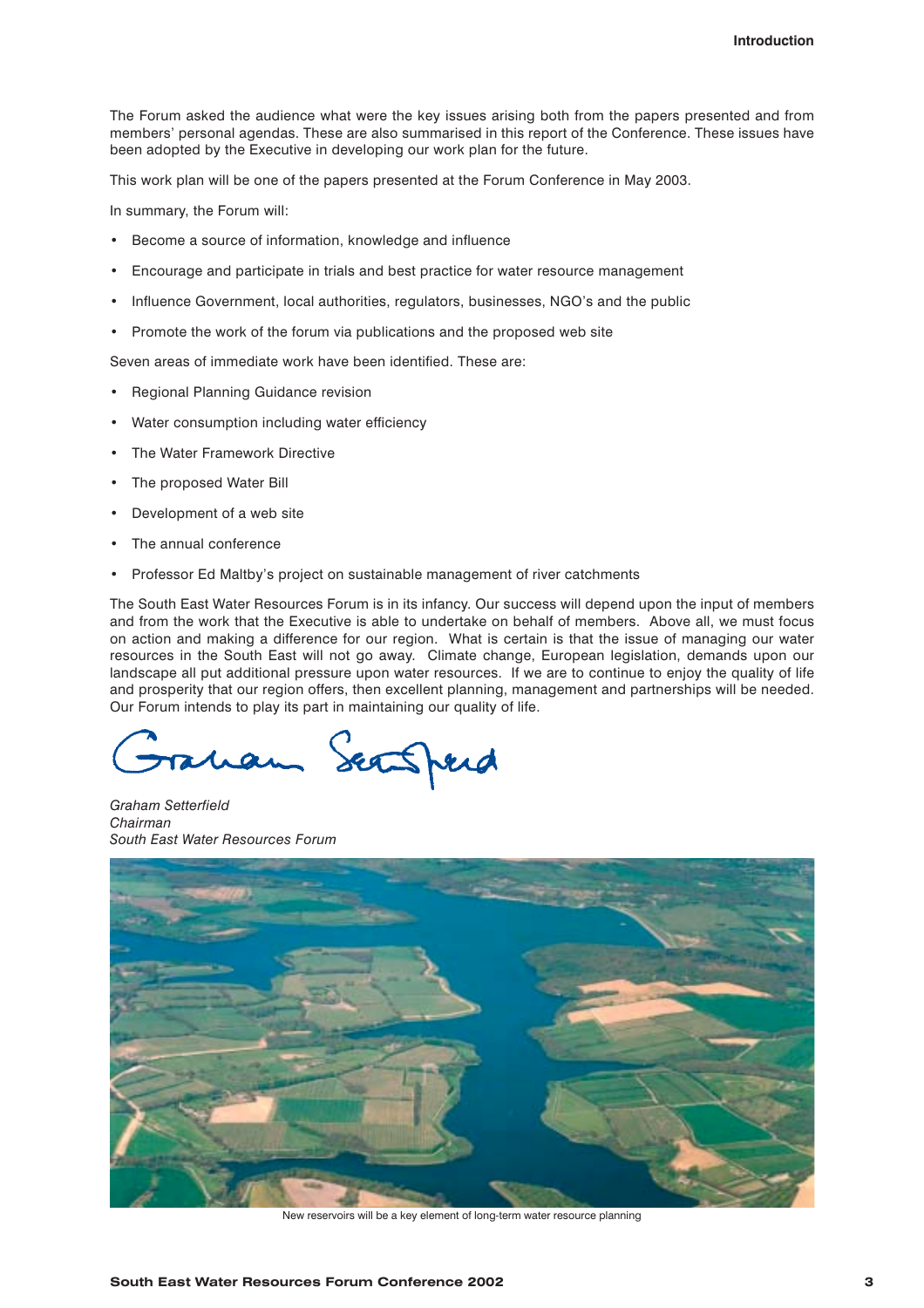# **FLOODS AND DROUGHTS - THE NEED FOR JOINED-UP THINKING**

# **Chris Baines**

*Professor Chris Baines is an award-winning writer and broadcaster, and a freelance environmental adviser to senior executives in the public, private and voluntary sectors. He works closely with the construction and water industries, he is a national vice president of The Wildlife Trusts and a trustee of both the Heritage Lottery Fund and The Waterways Trust, and was a member of the Government's ministerial sounding board for the recent Rural White Paper. cbaines@envirolink.freeserve.co.uk* 

# **INTRODUCTION**

For a country with famously drizzly summers and 'warm wet westerly winds in winter', we seem to be making a pretty poor job of managing rainwater. The past three years has seen serious flooding in one town centre after another: Peterborough, Hereford, Lewes, Uckfield, Chichester, Malton and Shrewsbury are just a few of those which have made the headlines. At the same time, many drinking water boreholes are at an all time low, naturalists are anxious about wetland habitat loss and low river flow, and global climate change is predicted to lead to seasonal droughts and water shortages, particularly in southern England.

Picture used with the kind permmission of Chris Baines



Better planning will help alleviate urban flooding

# **END OF PIPE SOLUTIONS**

Hundreds of millions of pounds are spent each year on water management in the UK, but with the Office of Water Services (Ofwat), the price regulator, insisting that water customers pay less and regulating spending on a 5-year cycle, and the Environment Agency still tending to adopt an 'end of pipe' approach to water quality monitoring, there is precious little encouragement to treat the dispersed causes of pollution or to moderate the flow of flood waters by moving spending upstream. Clearly we need some serious joined-up thinking and an integrated approach to land and water management.

In the present round of spending sanctioned by Ofwat's quinquennial price review, the staggering sum of £1,700 million pounds is being spent on Combined Sewer Overflows (CSOs). These are the potential bottlenecks where the surface water joins the sewage before they flow together to the sewage treatment works. The sewage flow is reasonably constant, but the rainfall run-off fluctuates, and in the increasingly common torrential downpours, if the CSOs can't cope, the water tends to back up and raw sewage overflows.

Even when the CSOs do cope, some sewage treatment works are quickly overloaded in a rainstorm, and this has massive energy implications. For the most

part gravity runs the sewage treatment system, but to cope with a stormwater surge, big sewage treatment works resort to pumping. Typically, if a water company has an electricity bill of £20 million per year, it will be spending at least half on pumping stormwater. This conundrum alone exposes the stupidity of short-term unsustainable end-of-pipe 'solutions'. Increasing the size of CSO at bottlenecks has the effect of increasing the rate of run-off which, in turn, is already leading to claims for defensive extra expenditure at the sewage treatment works downstream.

#### **POROUS TOWNS AND CITIES**

The £1.7 billion bill for CSO improvement has been sanctioned on a fundamentally unsustainable premise. Asked how to get stormwater more successfully through the bottleneck, most engineers will recommend a bigger pipe. Instead, the Environment Agency and others should be aiming to prevent so much of the stormwater reaching the inadequate CSOs in short, sharp waves. A more sustainable approach to stormwater management would involve all kinds of ways of holding back the water. In the urban landscape we would start to re-invent the porous city, with soak-aways in housing areas, marshes, ponds and lakes in public open spaces, porous surfaces for car-parks, and a much more extensive canopy of urban forest to slow down the rate at which the rainfall hits the ground. Of course, such an approach would need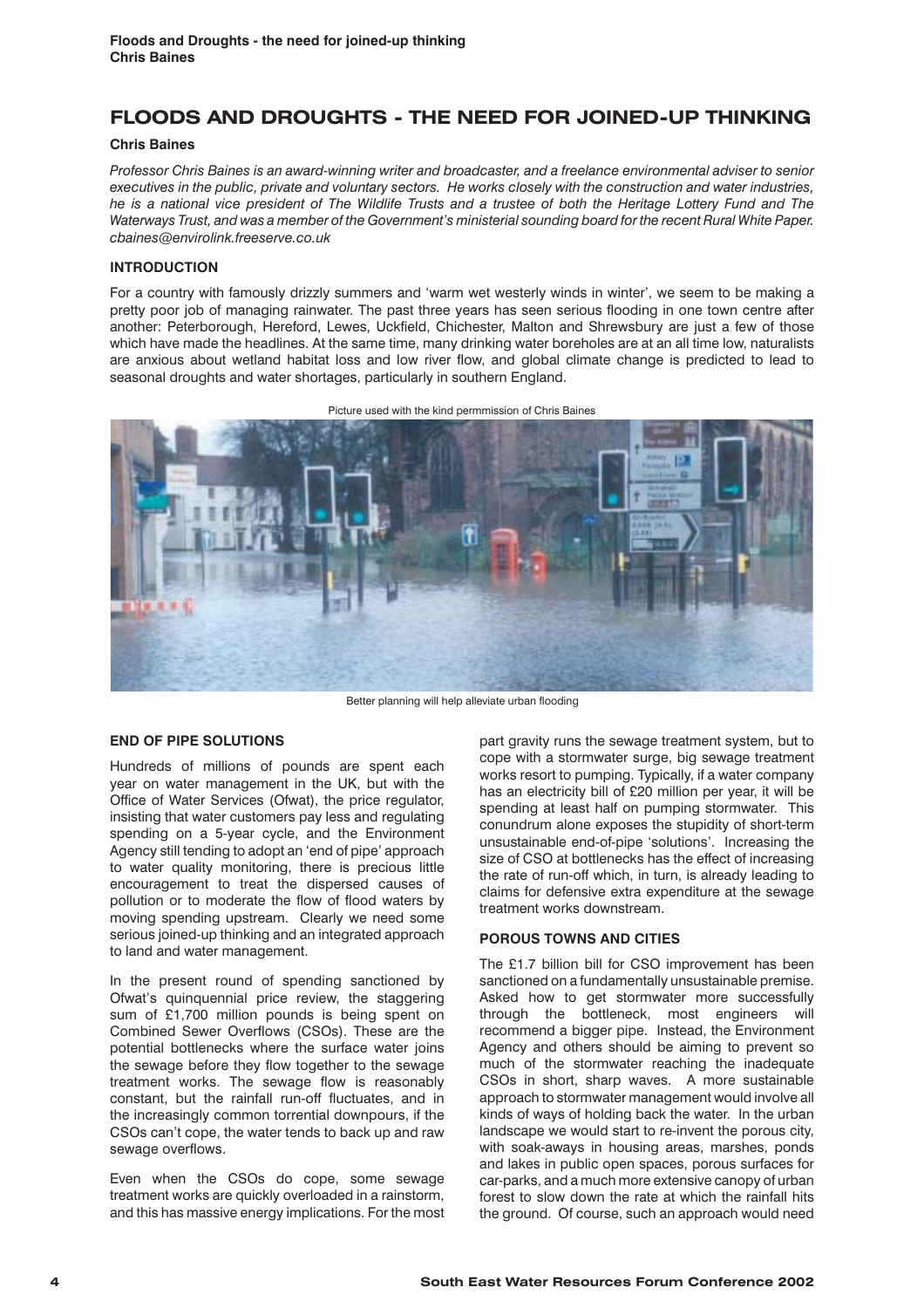co-operation from all kinds of urban players – house builders and supermarket managers, park keepers and highway engineers – but the technology is well proven. We even have a few impressive examples here in the UK: the network of stormwater catchment wetlands in Warrington New Town, and the rainwater recycling initiative at the Greenwich Millennium Dome show that there are convincing models at both the low-tech and the high-tech ends of the spectrum. The technology is improving, too, with companies such as Tarmac developing porous asphalt, new sub-surface tanking systems which can turn a car-park into a rainwater storage system, and rainwater collection for non-potable use in public buildings such as sports stadiums, supermarkets, schools and cinemas a practical proposition.

Picture used with the kind permmission of Chris Baines



Sustainable drainage systems reduce the rate of run-off from new developments

Of course, the technology can only work if it is specified by architects and engineers, and Sustainable Urban Drainage might take longer than Ofwat's 5-year time frame to deliver the results. The beneficial impact of this alternative approach would be incremental, making it more difficult to monitor, and there would be a need to reacquaint communities with the challenge of more ponds and wetlands on their doorstep, but we would achieve long-lasting success with far less risk of recurring failure.

#### **RURAL SOURCES**

Urban flooding clearly has some of its origins in the rural countryside and this is particularly the case with the catastrophic flash floods which have been a feature of the past few years. For example, one fifth of the rain that falls in Wales will flow through Shrewsbury, on the River Severn – so Shrewsbury's floods must be addressed, at least in part, 100 miles upstream.

For years we have squeezed farmland and forestry plantations dry, so not surprisingly a rainstorm reaches streams and rivers all too rapidly. Rural wetlands are seen as unproductive and have largely been removed from postwar farming countryside, and hills that would once have been protected by broadleaf forest or rough permanent grassland, have been deep drained and cultivated or heavily compacted and stripped bare through over-grazing. The disasters which we have seen in Honduras, in Bangladesh and Mozambique, are monstrous versions of the floods in Lewes, Uckfield and many other urban areas. The rural landscape's natural capacity to hold back rainfall has been very seriously compromised by the

short-sighted desire for greater productivity at any price.We need some joined-up policies which will aid environmental recovery and lead to integrated land and water management. We should be replacing the erosive over-grazing on the hills, and helping the natural woodland to regenerate, whilst at the same time encouraging wetlands to re-occupy some of the land in rural river valleys. Then the rainstorm would be more rapidly absorbed into the rural landscape and released more gradually into the rivers. It must make sense to spend our urban subsidies on managing land and water in sustainable ways which benefit the great majority of the population who live and work downstream.

## **WILDLIFE BENEFITS OF SUSTAINABLE WATER MANAGEMENT**

Wetter, more wooded gathering grounds and river catchments bring many benefits. The surface streams and subterranean aquifers are more consistently recharged but as a bonus this will also boost biodiversity. In areas such as Hampshire and Sussex where 70% of drinking water comes from boreholes deep within the chalk downs, management of the landscape for improved water absorption and reduced pollution would quite naturally favour organically managed, species-rich downland pasture rather than chemically sprayed grass crops or shallow cultivation. More extensive marshes, settlement lakes and reedbeds in less absorbent landscapes would replace the missing wetland habitat and extend the scope for drinking water abstraction from rivers. Unpolluted natural broadleaf woodland would slow down stormwater run-off, increase absorbency, and at the same time it would revive much of the wildlife which has declined so disastrously in the past 50 years. Wild, wet river corridors and wooded hillsides could achieve far more sustainable nature conservation than the present policy of dispersed reserves, each isolated in an ecological desert of industrial agriculture and alien forestry. This, in turn, would improve public enjoyment of the countryside and enhance the scenery which is now being recognized as such a valuable foreign earner for the British tourist industry.

New rural wetlands would also provide a very effective biological filtration system which would help to shield us from the pesticides, nitrates and other agricultural chemicals which are currently a threat to public health. At present these pollutants need to be removed at great expense by artificial filters built downstream. There are many places elsewhere in the world where water companies pay for woodland management in the uplands as a cost effective way of guaranteeing purer drinking water. The UK's water companies are amongst the largest landowners in upland Britain, so a shift from sheep to silver birch should be quite easy to achieve, and very cost effective. Lowland reedbeds can fulfil a similar role, and whilst there may be some resistance to the loss of year-round grazing, if the natural floodplains were to be managed as a mixture of both permanent and seasonal wetlands once again, the broad range of resulting benefits would far outweigh the marginal loss of food production.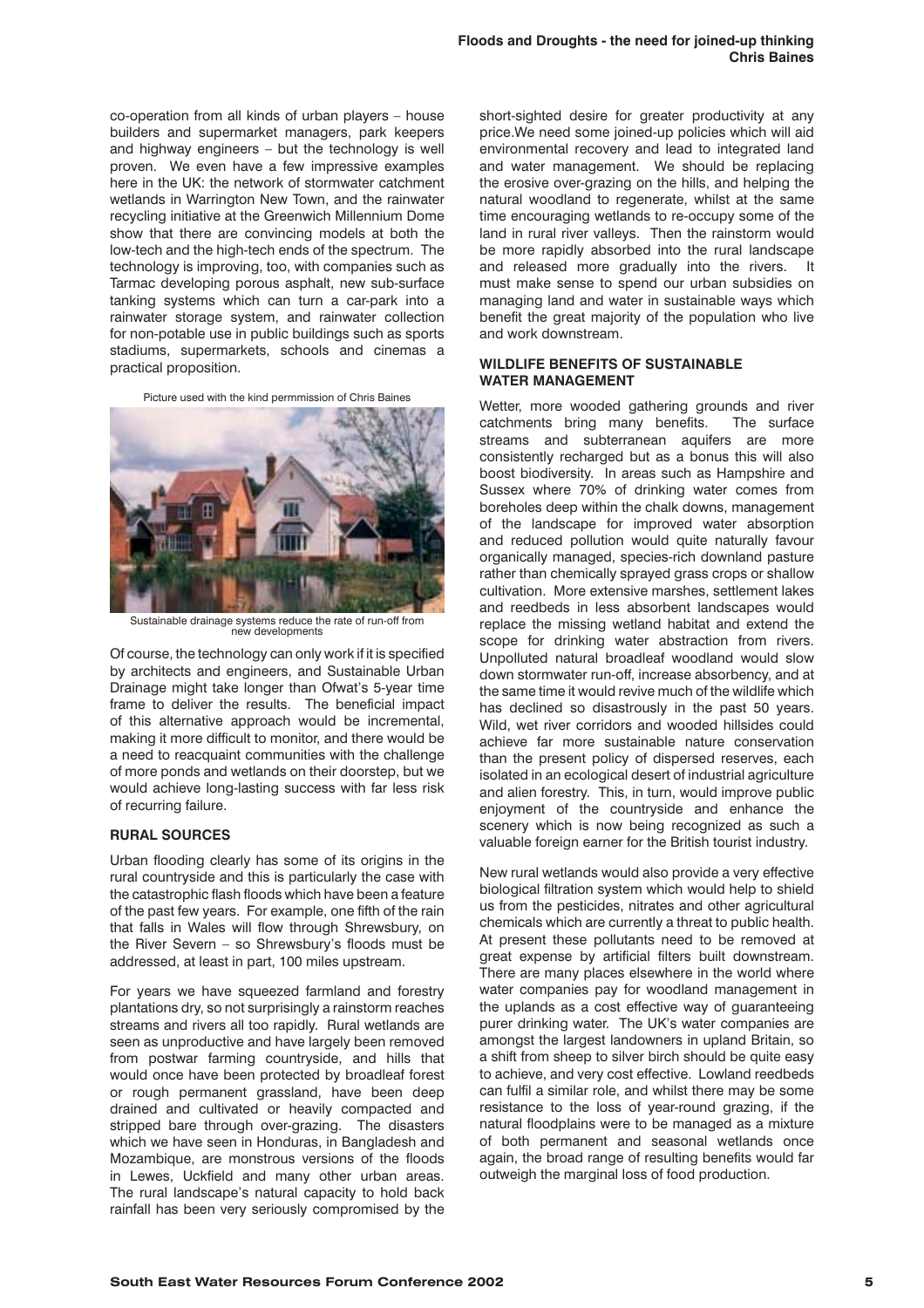Picture used with the kind permmission of Chris Baines



Wild water courses improve the environment and flood management

## **COASTAL DEFENCE**

There is also an opportunity to adopt a more sustainable approach to sea defences. Rising sea levels and sinking land are factors of particular relevance in the South East, and the general policy of holding back the sea with banks and walls is now being challenged. Whilst hard-engineered barriers will no doubt continue to be used to protect urban settlements, there is a trend along more rural coastlines towards planned retreat, with the sea being allowed to repossess the land. Again, this often means the sacrifice of arable farmland, but along the Essex coast in particular saltmarsh and muddy creeks are now replacing winter wheat, and helping to bring back internationally important wildlife, as well as human visitors in search of wild and natural surroundings.

#### **JOINED-UP SUSTAINABLE SOLUTIONS**

The need for sustainable water management is urgent, and it is also achievable with little need for new resources. Firstly, the regulators must review their policy of short-term 5-year cycles and take long-term environmental impact assessment much more seriously. Secondly, the water industry must do even more to build alliances with all its stakeholders. The companies cannot manage water on their own. Thirdly, the government should use the issue of integrated land and water management as a clear signal of its determination to support sustainable development. Wise management of water is just one of the many good reasons to combine their rural and their urban policies in the interest of a joined-up, living landscape with a healthy future.

New European legislation is now set to reinforce the good sense of this more sustainable approach to integrated land and water management. The European Water Framework Directive sets a timetable of between 15 and 25 years in which the UK must adopt whole river catchment management and a much more ecological approach to moderating floods and reducing pollution. So far, many of the demonstrations of sustainable good practice have been carried out by conservation charities – the RSPB, The Wildlife Trusts and WWF-UK along the Essex coast, for instance, and the Wildfowl and Wetlands Trust at London's Wetland Centre, by the tidal Thames at Barnes. Funding has come from charitable trusts and from the Heritage Lottery Fund, and most of the success so far has been achieved in spite of the prevailing system. Now it is time to take sustainability more seriously. Developers, engineers and policy-makers need encouraging to work with nature to achieve long-term success, improved performance, and the full complement of social, economic and environmental benefits that can come from integrated land and water management.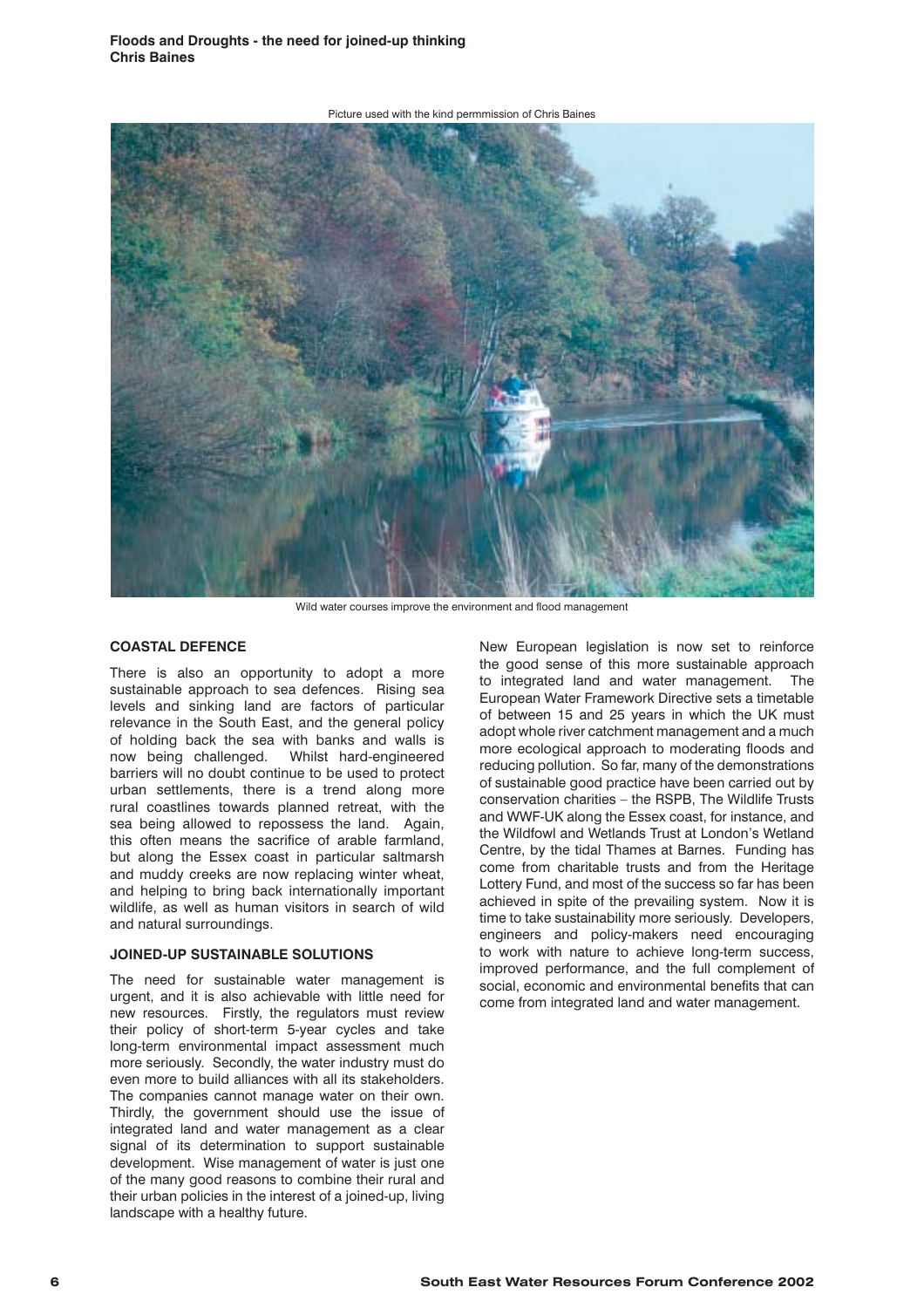# **WATER RESOURCE PLANNING AND FUNDING**

# **Paul Seeley, Southern Water**

## **EXECUTIVE SUMMARY**

- This paper summarises the main steps taken by water companies in planning to meet future water demands and the associated funding mechanisms.
- The assessment of current resources and demands, the projections of future demands and the resultant resource developments or demand management measures required are discussed.
- Possible future initiatives are laid out.

# **INTRODUCTION**

Water Supply Companies have a statutory duty under the 1991 Water Industry Act, S52 to provide a supply of water that is sufficient for domestic purposes and a secondary duty under S55 of the same act to provide water for non-domestic duties, where this does not conflict with their duties under S52.

In order to ensure these duties are fulfilled at all times, a full understanding of both the customers' demand requirements and the company's resources is required.

#### **UNDERSTANDING THE SUPPLY DEMAND BALANCE**

In order to plan and manage a company's assets and production schedule, it is crucial that the supply demand chain, both present and future, is understood and managed. For water companies this is particularly true as the timescales involved in attaining a new resource to meet future demands can be over 10 years.

The forecasting of future demands and the means by which these can be managed and met is therefore fundamental to a water company's business and is an ongoing process to ensure a robust and up-to-date supply demand balance at all times.

As the water industry is a regulated business, the assessment of the supply/demand balance and the investment required to meet future demands is of interest, not only to the individual company, but also to the industry regulators. Every 5 years The Office of Water Services (Ofwat) require water companies to submit their Strategic Business Plans (SBPs), setting out their proposed investment programme for the following quinquennium.

A large component of the investment programme is driven by the projected increase in demand and the resultant Water Resource Plan (WRP) in which is laid out the means by which the demands will be managed and met. This WRP must be signed off by the Environment Agency prior to submission to Ofwat.

In order to ensure an up-to-date understanding of the situation, the companies submit an update of their WRP each year to the Agency. This reports actual demands against forecast and any changes in assumptions with the demand forecast.

The key components of the process are laid out opposite:

# **DEFINING SUPPLY AND DEMAND**

#### **Demand Forecasting**

Each company operates a demand forecast which projects water usage for 25 years, using estimates of population and property growth, increase in per capita water demand, changes in industrial water use, leakage estimates etc. This is updated each year with actual water usage data and the forecast "grown" from a base year.

The water demand in any one year is heavily dependent upon the weather conditions through the year, in particular the summer period. For planning purposes therefore two forecasts are created: one for a "normal" year and one for a "dry" year. The dry year forecast – defined as an assessment of a 1 in 10 year event – projects a higher average demand. Peak analysis is used to predict the level of demand that might occur at times of peak demand in July or August.

#### **Resource Assessment**

The yield from a reservoir or borehole available in any year is dependent not only on the licence of the source, but also on the rainfall over recent months and years. In a "drought year" when water levels are low, average and peak outputs from a company's sources reduce.

Assessments of the reliable yield of a source under a range of hydrological conditions can be made and for planning purposes the drought yields are used. For groundwater this is assessed using lowest historical water levels in an aquifer, for surface water more sophisticated return periods of events can be used to define drought conditions. The reliable drought yield for each source is defined under average and peak conditions; within this assessment account is also taken of any existing constraints, such as mains or treatment plant constraints, to ensure that the resource output can be delivered to the customer. These yields can then be grouped for a defined geographical area to allow resource planning at sub-company level.

In order to plan realistically, a statistical assessment of the group of sources which may not be available at any given time is made, known as the outage allowance. This includes planned maintenance work, power failure, plant failure etc. and is subtracted from the group's yield assessments to give an assessment of the average and peak water available for use (WAFU) in a dry year.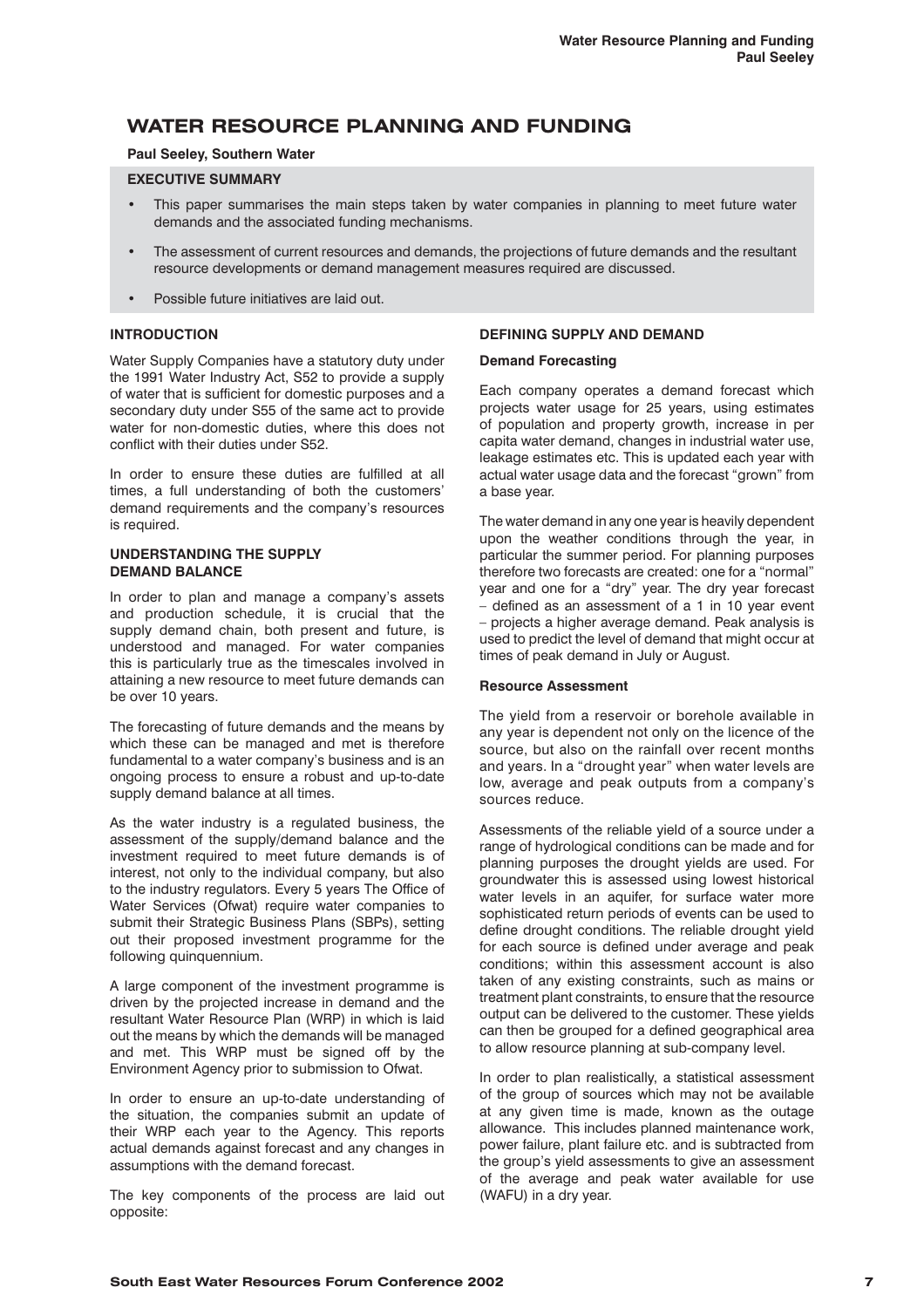#### **Identifying the Supply/Demand Gap**

In order to assess when available supplies will no longer be able to meet projected demands, the forecast demands and WAFU are assessed at subcompany level. With a further planning allowance for uncertainty within the process (known as headroom), the time at which demand outstrips supply (both under average and peak conditions) can be identified.

## **MANAGING THE SUPPLY/DEMAND GAP**

In order to maintain a supply/demand balance, alternative schemes to lessen demand or increase supplies must be identified and costed to ensure that the least cost option is found:

# **Demand Management**

All companies are operating at, or close to, their economic level of leakage (ELL). This will continue into the future due to economic and regulatory pressures. Therefore the majority of the savings in "demand" due to leakage reduction have already been made, although the ELL will frequently be reassessed in the light of new technology and the cost of water. Where companies are already below the ELL, leakage will not be allowed to rise.

However, companies are also proactive in promoting water efficiency measures to reduce demand and an assessment of the success of these initiatives can be attempted. Where a cost benefit analysis can be made, future potential demand management options can be included in a company's investment strategy and within the demand forecast as a means of reducing the supply demand gap.

Metering has been shown to reduce a customer's demand and properties can no longer be compulsorily metered. All new properties are metered and a company can promote free optional metering to its customers as a means of saving money and incentivising efficient use. An assessment of the rate of meter penetration (agreed and funded by Ofwat) and the effect on demand can be made within the demand forecast.

#### **Resource Optimisation and Enhancement**

Often the most cost-effective means of reducing the supply demand gap is to optimise existing resources. This may be by recycling process water, reducing pressure constrictions with the treatment plant site or removing mains or treatment constraints.

Means of enhancing existing resources are also investigated and costed.

#### **New Resources and Bulk Supplies**

All water companies are active in discussions with neighbouring water companies to ensure effective use is made of existing water resources across the region. Bulk supplies between water companies are common, either in perpetuity or, in recent years, for a set time period.

Due to environmental pressures, especially in the South East, the Environment Agency are keen that the above options are explored prior to an application for new resources. However when the cost effective demand management options have been exhausted and other companies can no longer provide additional supplies, new resources must be considered.

Along side standard options, such as reservoirs and boreholes, are more high tech solutions such as desalination and Aquifer Storage Recovery. These are costed and considered with the traditional remedies. An assessment of the environmental costs of each scheme is included.

#### **Funding the Maintenance of the Supply Demand Balance**

Once the options for closing the supply demand gap are identified and ranked by cost per cubic meter of water released (including an assessment of environmental costs and benefits), the most costeffective solution of removing the supply demand gap can be identified. The resultant WRP is then submitted to the Environment Agency for approval. Once this has been accepted the investment programme, required to carry out the WRP schemes, is incorporated in the company's 5 year SBP submission to Ofwat.

If the plan is accepted then the company is able to charge its customers at a rate such as to fund its full programme of supply/demand work over the subsequent 5 years. However, Ofwat may, as part of the process, challenge components of both the WRP and the investment programme. Through an iterative negotiating process a funding level will be arrived at to meet projected demands. Although the process allows companies to challenge Ofwat and give further data to support their original programme of works, the final funding may be reduced from the original submission due to Ofwat's methodology of arriving at a challenging capital allowance for growth.

This funding may result in a company running at a higher risk of failure to meet its statutory duties than it presented in its original submission. Post the funding determination, if a company feels that the negotiations did not address their concerns and that the resultant risk is too great, then they can take their case to the Competition Commission. However a transparent and robust negotiation during the submission is preferable.

#### **Future Potential Initiatives**

The supply/demand planning process is continually being updated and refined. Some new areas of collaboration which are being investigated are:

- Councils to include water efficiency at the planning stage to ensure that new build includes these measures. This will be more effective than private water companies trying to influence behaviour and retrospective installation of devices.
- Closer contact with councils to ensure water resources are taken into account in structure plans and sustainable property growth assessments.
- Grey water and water recycling options being investigated.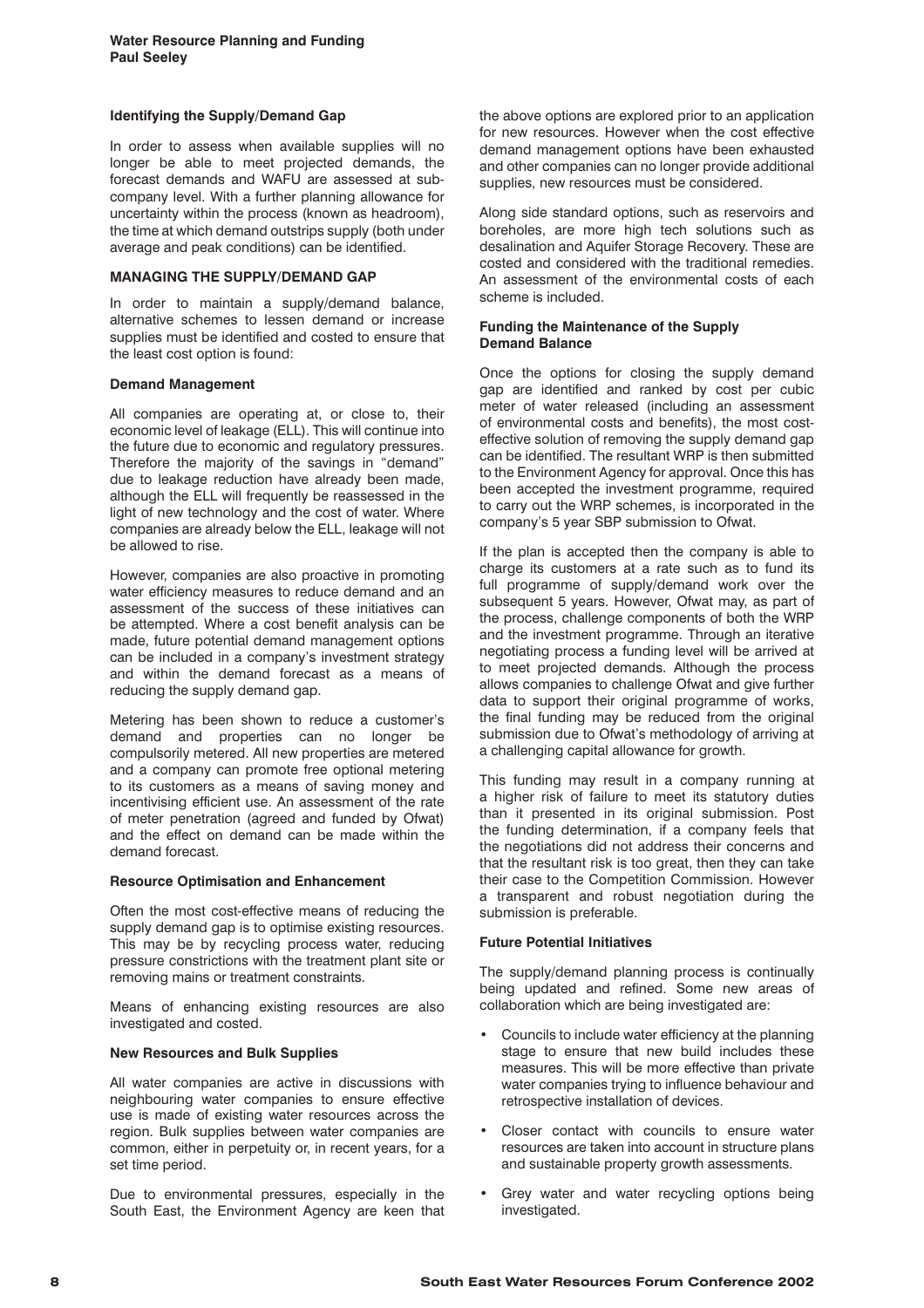- The Agency's current Catchment Abstraction Management Strategy process and time-limited licences could potentially have a large impact upon source availability and long-term planning reliability and the security of public water supplies. The Agency has due regard to the requirements of public water supply, but alternative schemes that reduce environmental impact may result in increased costs which will have to be funded by higher charges.
- The government is currently consulting on revised competition legislation. Currently other water suppliers can agree an "inset appointment" with users greater than 100Mla. However recent government reports advise that this is likely to be reduced to 50Mla, increasing the number of customers who may be lost (or gained) by the incumbent water supplier. This provides both threats and opportunities for the industry but increases the uncertainty in any company's supply/demand balance projection. There currently appears to be little interest in government for competition within the domestic market.

# **CONCLUSIONS**

All water companies carry out an ongoing water resource planning procedure. This includes assessment of the current supply/demand position, projection of future demands and a costed set of options for meeting these demands, including both resource and demand management solutions.

The least cost solutions to meet projected demands for the subsequent 5 years are submitted to the regulators in the companies' Strategic Business Plans. Through an iterative negotiating process a funding level will be reached, although this may be less than the investment programme originally planned due to Ofwat's methodology of arriving a capital allowance for growth.

Recent Environment Agency initiatives may result in reduced water availability and increase costs to reduce the environmental impact of water abstraction whilst new competition legislation will increase uncertainty in future demands.



Filling Little Testwood Lake which provides water to people in Southampton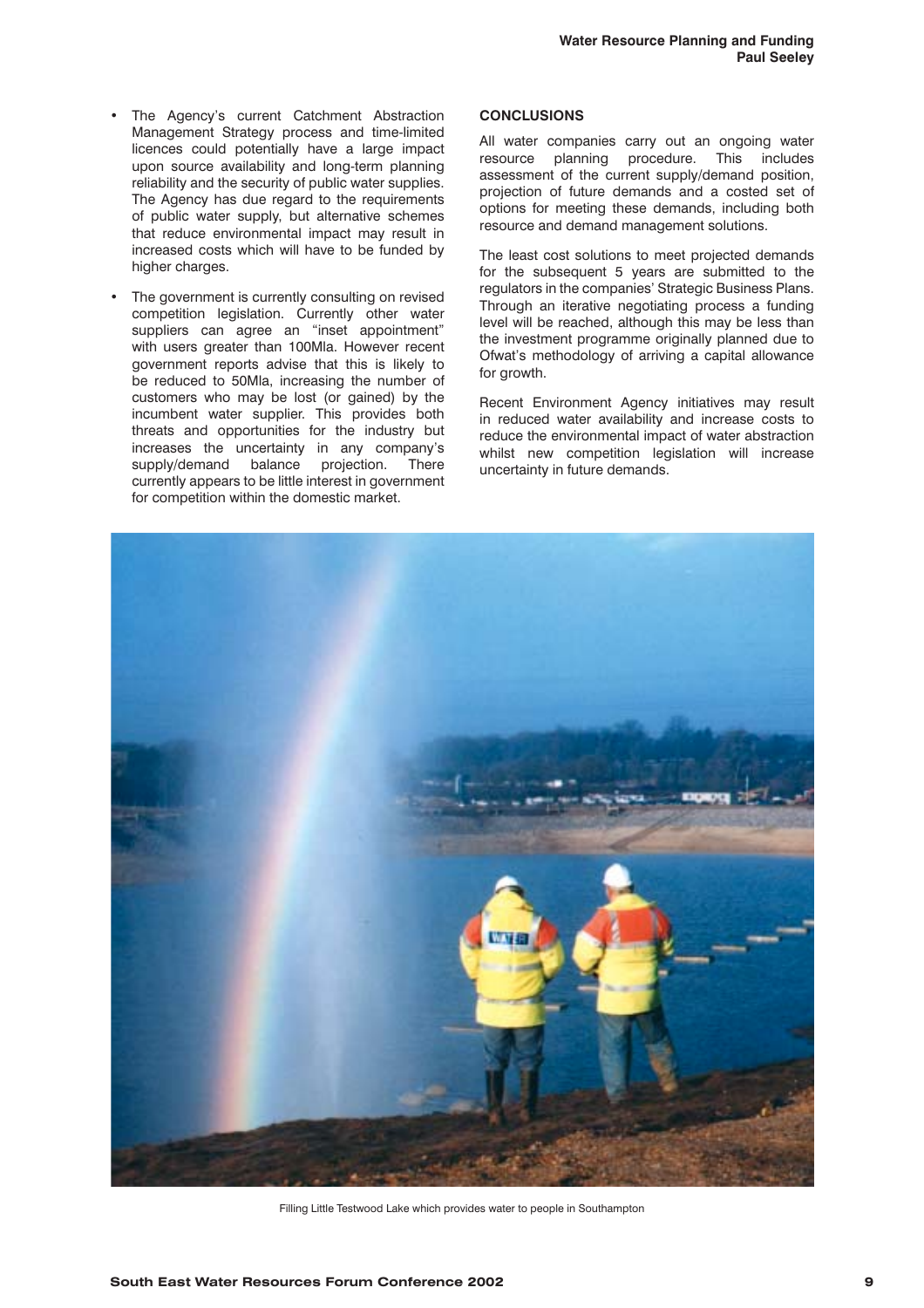# **THE WATER FRAMEWORK DIRECTIVE AND SUSTAINABLE DEVELOPMENT IN THE SOUTH EAST**

**Dr Brian Arkell, Environment Agency (Thames Region) Dr Wanda Fojt, English Nature Professor Ed Maltby & Dr R Thorne, Royal Holloway Institute for Environmental Research**

# **KEY MESSAGES AND RECOMMENDATIONS**

- Water resources are a high priority for the delivery of sustainable development, for the future prosperity of the South East and for the quality of life and environment for its citizens.
- The Water Framework Directive provides a policy framework and strategic process for achieving the sustainable management of water resources.
- There will be a significant requirement for information, understanding and conflict resolution if the objectives of the Directive are to be met.
- Environmental indicators in the Sustainable Development Framework for the South East should reflect the outcomes of the Directive and will therefore need to be monitored.
- We will require innovative tools and approaches to meet these needs.
- The Water Resources Forum can provide a unique "pathfinder" opportunity for stakeholder debate and agreement of sustainable solutions where there are so many conflicting interests and pressures in the region. It is recommended that the Water Resources Forum should engage positively with the Water Framework Directive process.

# **SUMMARY**

- The implementation of the Water Framework Directive will begin in 2003.
- The process will identify objectives for surface water features (such as rivers and streams), groundwater and associated wetlands.
- Objectives are ecologically based and, importantly, will take into account where improvements in condition are needed.
- These objectives will be considered in relation to an integrated assessment of pressures and measures required to restore good status. These will be presented in River Basin Management Plans (RBMPs).
- RBMPs will involve public consultation.
- A system will be established to monitor progress towards objectives.
- Regional plans and strategies will need to take into account and identify how they impact on, and importantly, take forward objectives of the RBMP.
- We need to be aware that RBMPs will not coincide with government office boundaries.
- The RBMP process will add emphasis and focus on the range of issues impacting on water resources and challenges for strategic development planning, both at the basin and strategic scales.

# **INTRODUCTION**

Water resources are fundamental to the delivery of sustainable development in the South East. Playing host to such a large, and growing, population imposes many and varied demands on our environment and natural resources. Continuing economic development and demand for new homes in the region, together with our own propensity to use more water in and around our homes, are set to increase those pressures. Water is also vital in sustaining many of the region's environmental assets, supporting rivers, lakes and wetlands and the variety of wildlife that they sustain. The quality and quantity of our water environment is under pressure in many ways from impacts such as abstraction, pollution and land-use. Superimpose on this climate change, it is evident that there are significant challenges to achieving sustainable development in the South East.

Rising to meet this challenge is a real opportunity for SEEDA and its partners, through the Water Resources Forum, to demonstrate leadership and vision in the development and application of the principles and processes of the Water Framework Directive as it is implemented through UK legislation. The significance of the region as a European hub should not be overlooked in this context; what can work here, could have significant benefits across much of Europe.

#### **OUTLINE OF THE DIRECTIVE**

The Water Framework Directive (Directive) is the most significant piece of European water legislation for over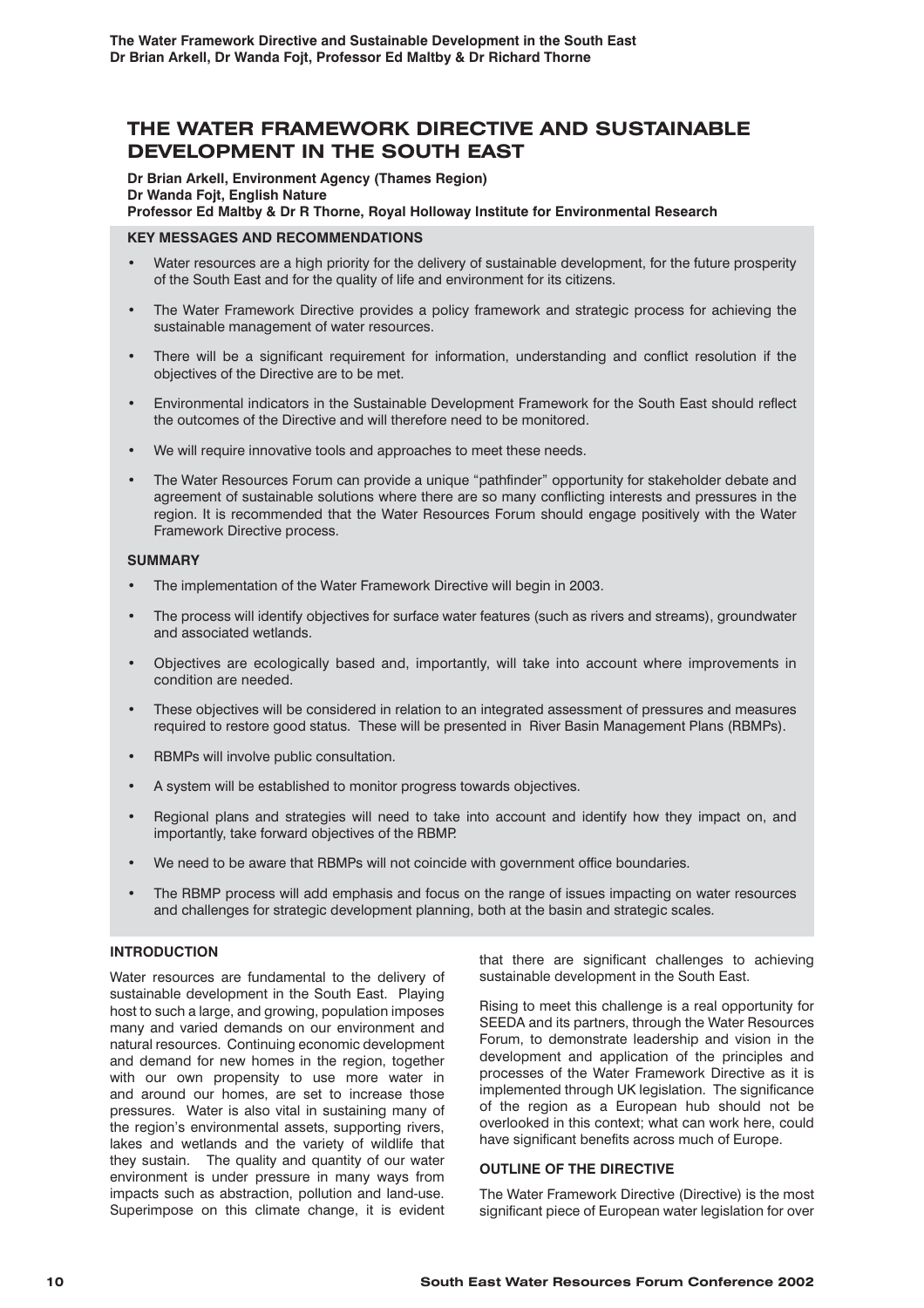20 years. It was adopted in late 2000 and it will need to be transposed into UK legislation by 2003.

The overall objective of the Directive is to contribute to sustainable development by preventing deterioration and improving the ecological condition of surface fresh water bodies such as lakes and rivers, wetlands, estuaries and inshore coastal waters, and the condition of groundwater. The Directive subsumes the plethora of previous directives listed in Annex 1, and builds on these with a set of new far-reaching requirements.

The transposition of the Directive into domestic legislation is an unprecedented and unique opportunity to change the nature of water resource management. Maximising the opportunity to ensure that sustainable water management, in accordance with the spirit of the Directive, is achieved will require appropriate political will and innovation.

Because sustainability is at the heart of the Directive, the consideration of environmental, economic and social needs are fully integrated. This integration is undertaken at the scale of the river basin.

The process of integration will be achieved by developing and agreeing River Basin Management Plans through participation by stakeholders. This is a new scale of approach for stakeholder involvement in water resource and environmental management in the UK and will complement the approach of regional government in achieving quality of life targets.

The emphasis on management at the river basin scale provides the opportunity to make best use of the natural functional attributes of component parts of the basin e.g. the value of wetlands in storing water and improving water quality, for wildlife and for education and recreation. The approach is therefore one based on multi-benefit to society now and in the future.

Economic considerations are an important element of the Directive, particularly looking towards the development of long-term, sustainable solutions and identifying where there may be disproportionate costs or infeasible options attributable to potential actions arising from its implementation.

The Directive demands that consultation and engagement of stakeholders is an integral part of sustainable river basin management. Successful engagement of key sectors will be achieved by demonstrating the economic, as well as environmental benefits, of improved practice. In addition to meeting the requirements of the Directive, this will also help SEEDA to deliver the objectives identified in its Regional Sustainable Development Framework, particularly those relating to economic regeneration and recreation in addition to water quality, flood amelioration, biodiversity and sustainable water use.

# **Objectives**

The key objectives of the Directive are to:

- prevent further deterioration, protect and improve the status (condition) of freshwater ecosystems and associated wetlands and brackish water and coastal ecosystems.
- promote sustainable water use, and

• contribute to mitigating the effects of floods and droughts.

## **Scope**

The Directive takes a holistic approach to water management with integrated river basin management forming the underlying principle. It embraces surface water, groundwater, water resources and water quality. Importantly it allows the setting of objectives for the status of water bodies and water dependent features which would be met through protection and restoration where necessary.

# **SURFACE AND GROUNDWATER STATUS**

Surface and groundwater are considered together, in both qualitative and quantitative terms. The overriding aim of the Directive is that Member States will be required to achieve good surface water status and good groundwater status, and also to prevent deterioration in the status of waters. Furthermore, groundwaters will be managed to drive forward the "good status" of surface waters. Where current condition is assessed to be below what it should be, then specific actions will need to be taken. Condition will be defined ecologically in addition to using more traditional chemical definitions. This approach will require marrying sound science with the application of practical techniques to achieve the desired status.

There will be limited exceptions (derogations) to achieving these objectives. One particular exception concerns water bodies which are artificial in construction or where the physical structure has been irrevocably and heavily modified. The target for these water bodies will be to achieve a status of "good ecological potential"; equivalent to achieving "good status" given the constraints of the physical structure of the water body. Derogations from "good status" are also allowed in unforeseen or exceptional circumstances, such as floods or droughts and in these circumstances Member States must take "any practical means" to restore the waterbody to its previous status.

# **CONSERVATION REQUIREMENTS**

The Directive also provides for the protection of especially sensitive water bodies by designating them Protected Areas. These may include particular sources for water supply, waters valuable for recreation or used by economically important aquatic species and those that are valuable for wildlife for example internationally important wildlife sites and possibly nationally important wildlife sites. These sites may have higher standards applied to them, which will reflect their particular needs.

As a minimum, Special Protection Areas (SPAs) under the Birds Directive, and Special Areas of Conservation (SACs) under the Habitats Directive, will require designation as Protected Areas under the Directive. The Directive also allows for, but does not require, the designation of other areas for the protection of habitats and species, e.g. SSSI's, where the maintenance or improvement of the status of water is an important factor in their protection.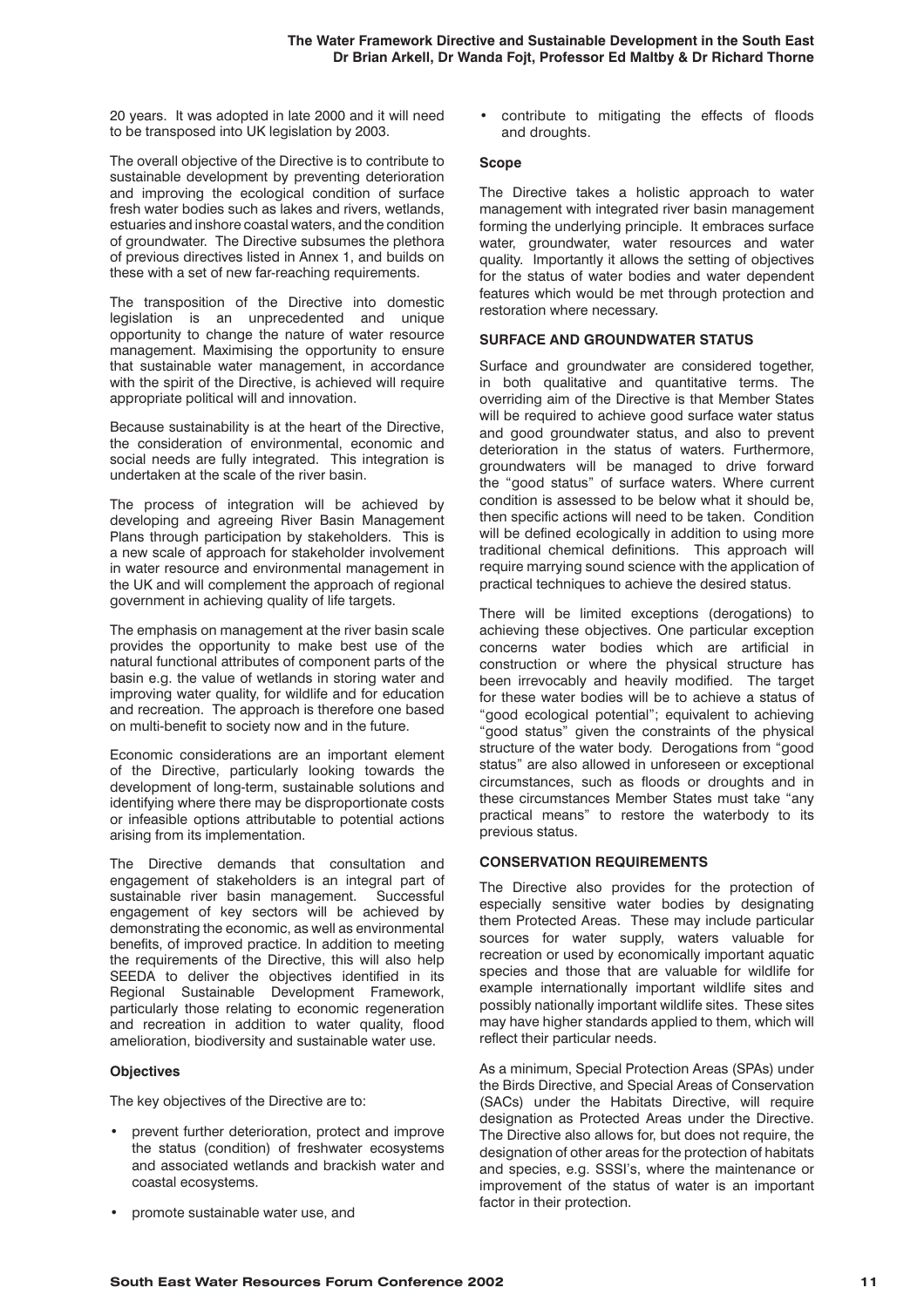# **THE RIVER BASIN MANAGEMENT PLANNING CYCLE**

The River Basin Management Plan (RBMP) is the key mechanism identified by the Directive for the delivery of environmental objectives. The Plans will characterise the river basin, identify issues, set targets and actions needed to achieve the targets and describe how progress will be monitored. A key aspect of the RBMP will be a Programme of Measures for the achievement "Good Status". The RBMP will be reviewed on a 6-yearly cycle led and published by a competent authority, which is likely to be the Environment Agency, in consultation with stakeholders. Details of the RBMP process are contained in Annex 2.

# **IMPLEMENTATION TIMETABLE**

The implementation timetable is tight (Box 1). In addition to this, there remain significant uncertainties both in agreement of the definitions and scope of the requirements of the Directive. As a result, it is proving difficult to prepare the ground with confidence.

Box 1. Key milestones in the implementation of the Water Framework Directive

- Define basins, appoint Competent Authorities (End 2003)
- Analyse basins, review impact of human activity (End 2004)
- Commence monitoring programmes (End 2006)
- State issues and objectives for RBMP
- Derive Programme of Measures, consult on draft RBMP (End 2008)
- Plan enacted (End 2009 End 2012)
- Plan reviewed (End 2013 End 2015)
- Initial deadline for meeting Environmental Objectives (End 2015)

# **IMPLICATIONS**

Whilst the timetable may seem challenging, the Directive will build on a range of initiatives already being undertaken in the UK within the overall framework for Water Resources management. These include: licensing strategies, the development of catchment abstraction management strategies (CAMS), restoring sustainable abstraction programme (RSAP), Habitats Directive and Environment Programme and will complement, be informed by, and inform the region's Water Resources Strategies and water company Water Resources plans (AMP process). Therefore, in the South East we have a good basis from which to go forward, though it is recognised that the likely needs may well impose new pressures on the range of decision makers for whom water resources are of importance.

There are a number of implications for regional planning in the South East:

- The Directive will need to be integrated and inform RPG, RES and other regional strategies. These in turn will need to consider how they can help achieve the objectives of the RBMP's.
- The Directive may provide a more effective and integrated delivery mechanism for delivering our international and national biodiversity commitments.
- The need for better integration of planning and water company asset management plans.
- Environmental indicators in the Sustainable Development Framework for the South East should reflect the outcomes of the Directive and will therefore need to be monitored.
- The success of the Directive potentially cuts across and integrates the full range of planning issues providing a framework for improvements in the environment, biodiversity, water and water supply, planning and regional economic development, social wellbeing and tourism.

# **LINKING TOPICS**

This paper links with a number of related themes being addressed by the Forum:

- Agriculture water resources and water quality (diffuse pollution)
- Supply and Demand Asset management plans
- Development and location

#### **WAY FORWARD**

The Water Framework Directive will build on the management processes and policies currently in place and implemented by the Environment Agency, water companies and others. The Agency is working closely with DEFRA, SEPA and other European partners on agreeing technical approaches and definitions, and scoping the requirements of RBMP's. Two years on from now, we should expect to see a more transparent and robust approach to the sustainable management of water resources and integrated delivery of sustainable development.

The Forum can play a key role influencing the success of implementation of the Directive in a number of ways:

- Providing a proactive role and vision as a major stakeholder.
- Encouraging competent bodies to engage in the process and delivery of the Directive, especially where it impacts across planning issues.
- Providing a key role for economic and social inclusion, in partnership with environmental interests.
- Supporting economic and social appraisal and identifying issues where there may be disproportionate costs and/or practical infeasibility of options.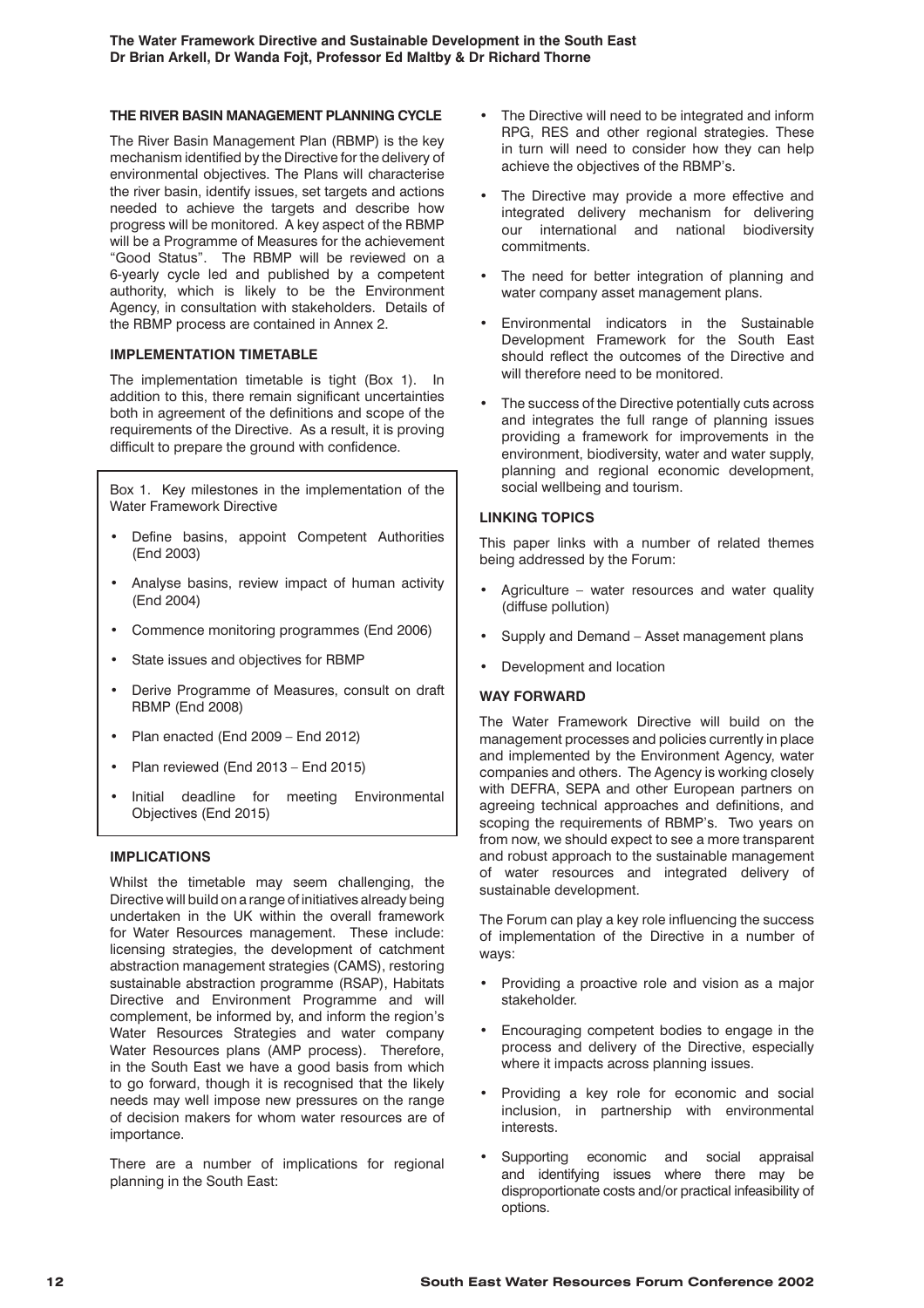- Influencing strategic planning consultation and key bodies to take on board considerations and key planning issues regarding the Directive and implications for the South East.
- Providing a focus for innovation and development of tools and approaches in implementing key elements of the Directive such as:
	- investigating costs and benefits, including opportunities for their redistribution through other schemes (agri-environment schemes, England Rural Development Plan programmes).
	- economic, health and social issues with respect to environmental change.
	- facilitate the linking of actions to funding streams.
- Identifying the benefits to the South East of more sustainable practices and linkages between

different initiatives that will reduce overall costs(e.g. sustainable agriculture/agricultural reform).

- Acting as a catalyst for change through the Directives' 'Programme of Measures' in particular:
	- water efficiency/water use minimisation
	- taking action where "Good Status"/ecological potential is not achieved and where there is an integrated outcome and acknowledgement that solutions lie in strategic (rather than water management) planning or where costs may lie with new development (e.g. having to transfer supplies or effluent).
- Leading on the inclusion of an Action Plan within regional economic strategies.
- Becoming a leading UK and European Region in the field of sustainability.

## **ANNEX 1 – DIRECTIVES TO BE REPEALED AFTER ADOPTION OF THE WATER FRAMEWORK DIRECTIVE**

#### **REPEAL IN 2007**

Council of the European Communities. Directive concerning the quality of surface waters intended for the abstraction of drinking water (75/440/EEC).

Council Decision 77/795/EEC. Establishing a common procedure for the exchange of information on the quality of surface freshwater in the Community.

Council Directive 79/869/EEC. Directive concerning the methods of measurement and frequencies of sampling and analysis of surface water intended for the abstraction of drinking waters in the Member States.

#### **REPEAL IN 2013**

Council of the European Communities. Directive concerning the quality of fresh waters needing protection or improvement in order to support fish life (78/659/EEC).

Council of the European Communities. Directive on the quality required of Shellfish Waters (79/923/EEC).

Council of the European Communities. Directive concerning the protection of groundwater against pollution caused by certain dangerous substances (80/68/EEC).

Council of the European Communities. Directive concerning pollution caused by dangerous substances discharged into the aquatic environment (76/464/EEC).

# **ANNEX 2 STEPS IN THE PRODUCTION OF THE RIVER BASIN MANAGEMENT PLAN**

#### **Characteristics of the River Basin**

#### *Characterising surface water bodies*

- Identifying the location and boundaries of the surface water bodies.
- Categorising the water bodies into rivers, lakes, transitional waters (estuaries) or coastal waters.
- Identifying which water bodies are to be designated as artificial or heavily modified.
- Characterising water bodies into "types", on the basis of the physical and chemical factors that determine their characteristics, e.g. geology, climate/rainfall, and hence the biological population and structure.
- Determining the reference condition for sites at high ecological status in each "type". This provides a reference against which to judge good ecological status for all other water bodies within the "type".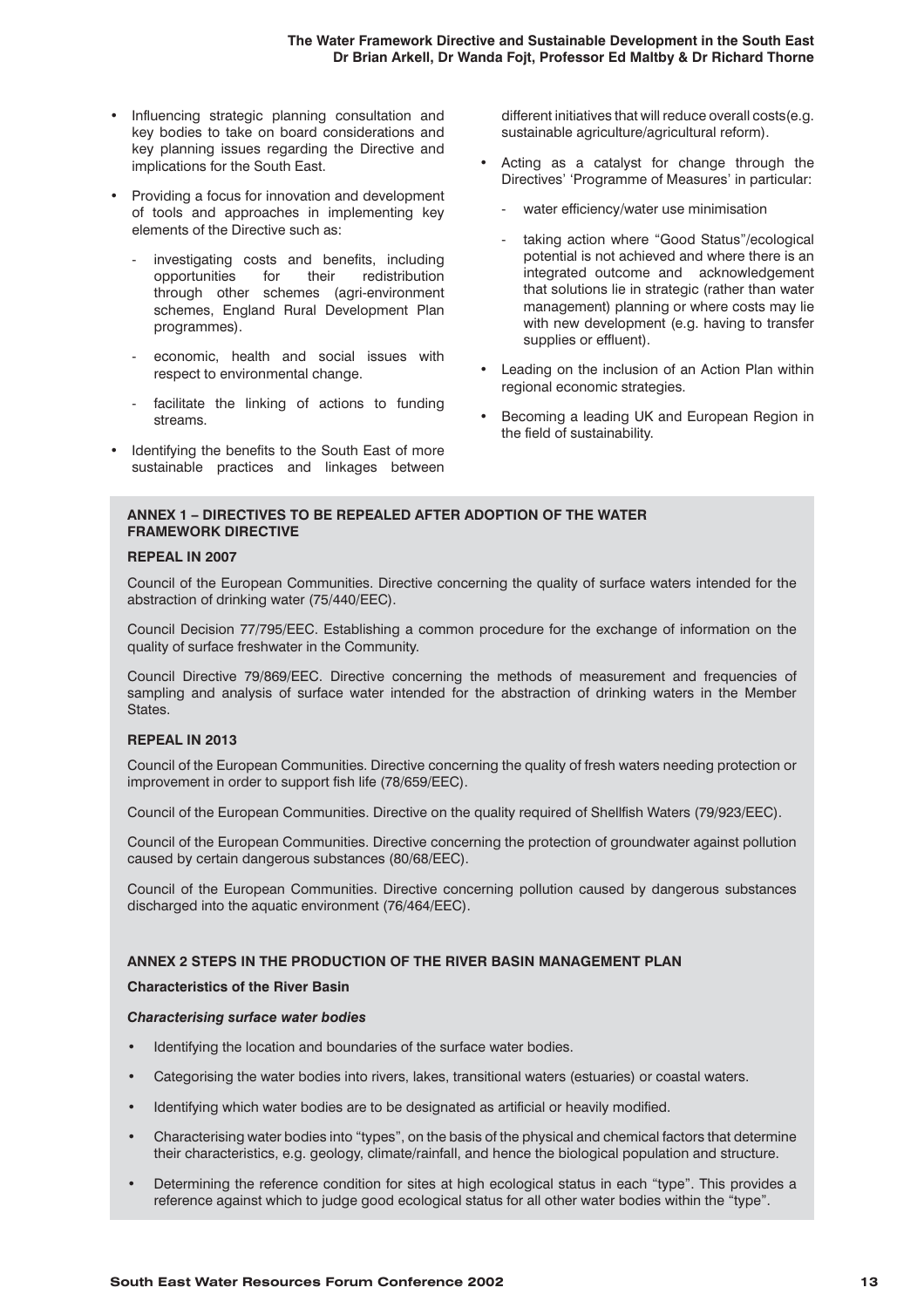#### *Groundwater characterisation*

- Identifying the location and boundaries of groundwater bodies.
- Pressures to which they are subject.
- General characterisation of the overlying strata from which the groundwater receives its recharge.
- Identification of directly dependant surface water systems.
- Detailing those groundwaters at risk of failing to meet their environmental objectives, e.g. rates of exchange between the groundwater body and the associated surface water systems.

# **Impacts of human activity**

- Identifying the pressures resulting from human activity, such as point/diffuse pollution; demand for, and impact of, abstractions; and land drainage and flood defence works.
- Establishing environmental objectives for each water body.
- Identifying those bodies at risk of failing to meet the objectives set i.e. where "Good Status" will not be met.
- Defining monitoring programmes to determine if objectives are actually being met.

# **Environmental monitoring data**

The Directive requires monitoring programmes to be defined by Member States, and ready for commencement by the end of 2006. The main objectives of the monitoring programmes are:

- To provide a coherent and comprehensive overview of ecological and chemical status.
- To provide a reliable assessment of quantitative status.
- To improve understanding of the relationship between the different elements of ecological quality and to physical/hydromorphological characteristics.
- To permit the classification of water bodies into five classes; high, good, moderate, poor and bad.
- To cover parameters which are indicative of the status of each relevant quality element.

#### **Analysis of the economic usage of water**

Economic considerations are an important element of the Directive; Member States are required to take account of the principle of recovery of the costs of water services, and to make judgements about the most cost effective combination of measures in respect of delivering sustainable water use.

#### **Strategic plan for the achievement of "Good Status" or the Programme of Measures**

- Publishing RBMP's on a 6-year cycle; the first plan to be published in 2009, and reviewed and updated every 6 years thereafter to take account of further measures needed to meet the Directive's environmental objectives for any particular water body.
- The RBMP will include an integrated Programme of Measures to meet the environmental objectives, in particular that of "good water status", within the basin.
- RBMP's will be subject to a period of public consultation.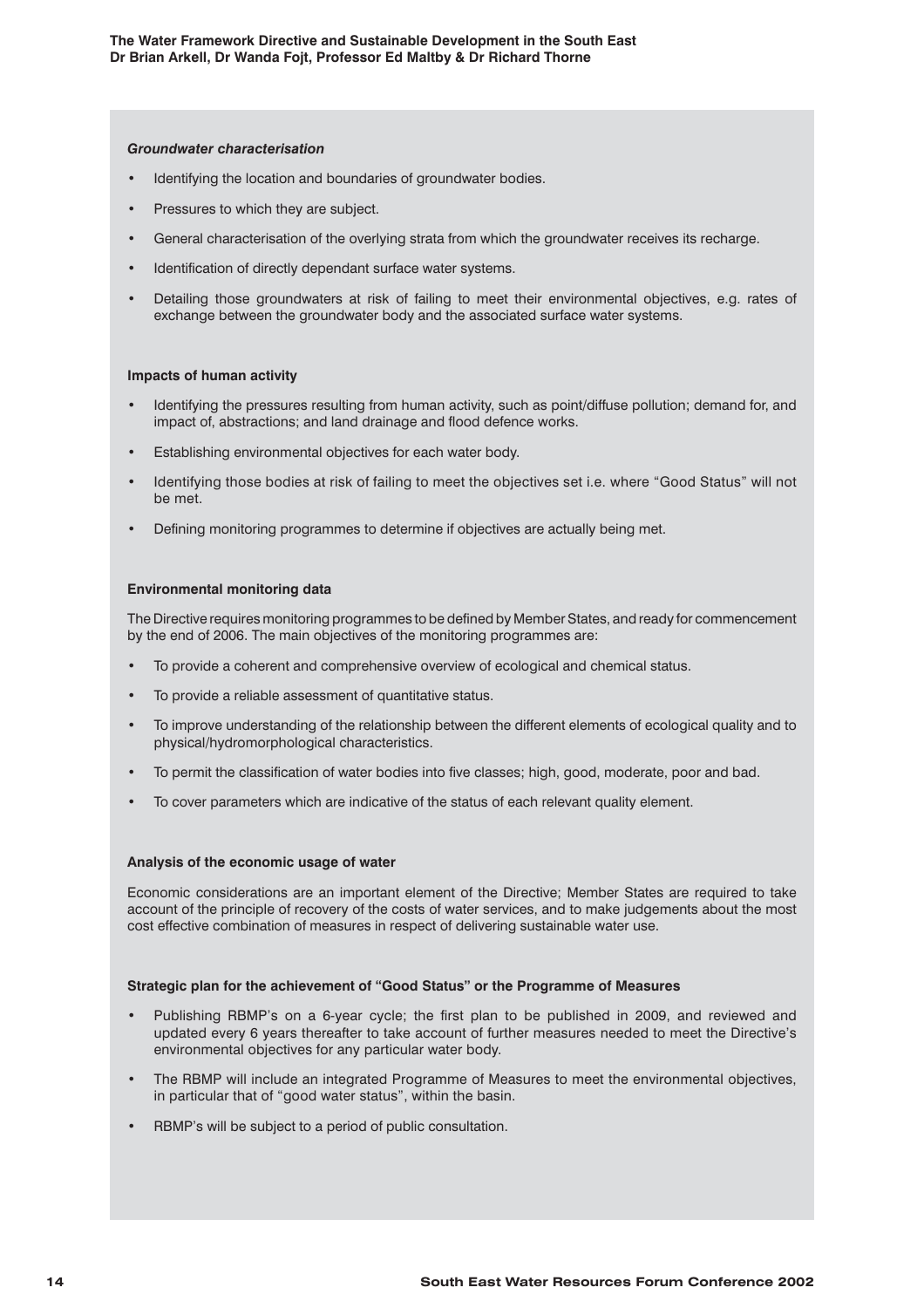# **WATER RESOURCES, THE RURAL WHITE PAPER AND THE CURRY REPORT**

# **Elaine Hayes, Sussex Wildlife Trust**

#### **KEY ISSUES**

- Water Resources in the South East are under significant pressure and may well not be able to sustainably meet the demands being exerted on them.
- The White paper and the Curry Report both impact indirectly on this issue.
- The Curry report recognises the importance of sustainable practices in farming and the rural economy.
- The role of farmers as water managers needs to be encouraged and financially supported.
- The full suit of Curry report recommendations need to be formally adopted by government.
- Adaptation of the Common Agricultural Policy (CAP) modulation is essential and can be delivered in the existing framework.
- CAP reform is essential to move support from subsidy to environmental and rural development programmes and the UK must vigorously press for this.
- Climate change scenarios indicate a further shift in predictions; these must now be factored in.

#### **BACKGROUND**

The objective of this paper was originally to consider the implications of the Rural White Paper in isolation. The advent of the Curry Report has changed the 'landscape' once again to be comprehensive. This document embraces the findings of both documents.

This paper is not a review of the Rural White Paper or the Curry Report but considers the recommendations from these reports in the context of water resources and the related matters that are within the agreed remit of the Water Resources Forum (WRF).

#### **OVERVIEW OF THE RURAL WHITE PAPER**

The government's Rural White Paper was published in November 2000. It was produced in recognition of the issues facing rural communities. The overall aim is "to sustain and enhance the distinctive environment, economy and social fabric of the English countryside for the benefit of all". The vision contains four key objectives:

- To facilitate the development of dynamic, competitive and sustainable economies in the countryside, tackling poverty in rural areas.
- To maintain and stimulate communities and secure access to services which is equitable in all circumstances for those that live or work in the countryside.
- To conserve and enhance rural landscapes and the diversity and abundance of wildlife.
- To increase opportunities for people to get enjoyment from the countryside.

# **WATER RESOURCES, ABSTRACTION AND CLIMATE CHANGE IN THE SOUTH EAST**

## **Introduction**

In order to ensure that all parties understand the context of this paper this section considers the findings of the "Water Resources for the Future", Strategies for Southern and Thames Regions, published by the Environment Agency in March 2001. These comprehensive documents consider supply and demand scenarios for a broad range of activities. This paper draws particularly on the Southern Region strategy, which covers a larger part of the South East GOSE/SEEDA/Regional Assembly region.



Sympathetic land management of wetlands allows wildlife to flourish

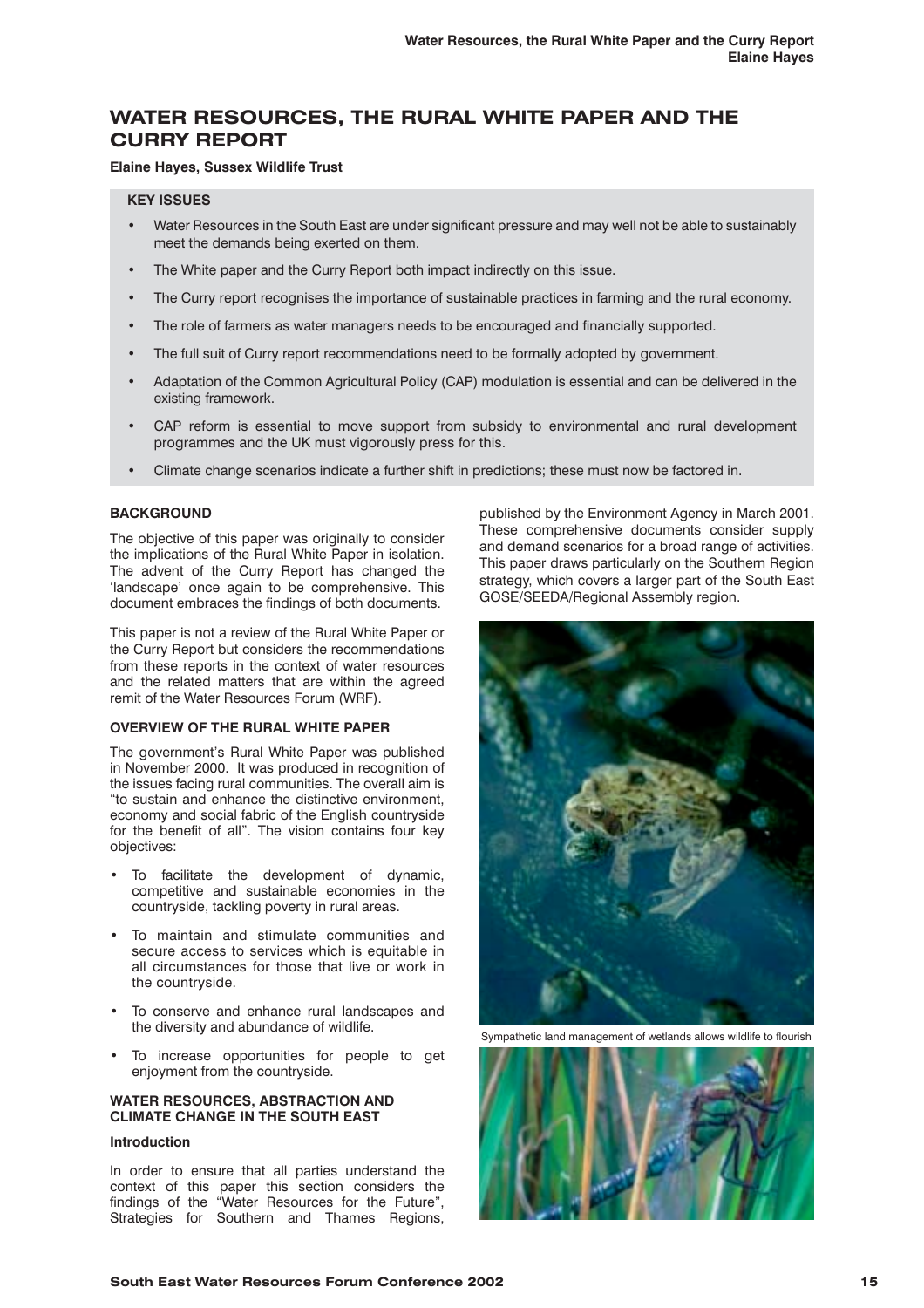# **Climate change impacts**

Changes in water availability are already evident through the impact of climate change – the UK Climate Impacts Programme (UKCIP). The latest scenario has just been released in April 2002. It was only available on the day that this paper was completed so detailed study was not possible, but it shows a far worse position for the South East compared to the 1998 scenario. For 1998 ("Rising to the Challenge - Impacts of Climate Change in the South East in the 21st Century") the prediction for rainfall in the South East by the 2080s is winter rainfall increased by up to 22% and a decrease in summer rainfall of up to 23%. Summer temperature was forecast to increase between 1.2-3.4ºC. The 2002 scenarios are for an increase in winter rainfall of up to 30% and a decrease in summer rainfall of up to 50%. Summer temperature will increase 2-4.5ºC. The 1998 scenario suggested that spring and autumn will be slightly wetter than present, but the new scenario suggests they will be drier. Further, the 2002 prediction is that soil moisture will be reduced in the summer and autumn by up to 40% or more.

The 1998 scenarios presented significant challenges for ensuring that water demand is managed sustainably. The 2002 scenario will have even more significant implications. Direct abstractions will be less secure in summer months and it is these scenarios that must inform our thinking on future sustainable rural economies.

Climate change will have severe implications on the ability of the UK to deliver progress towards Biodiversity Action Plan (BAP) targets. Conversely, action to deliver BAP targets through increasing habitat size connectivity and appropriate land management in the floodplain will deliver a more robust environment better able to adapt to climate change.

# **Abstraction**

The Environment Agency has undertaken extensive work and produced comprehensive proposals to cope with the growing demand for water in the South East against a very challenging situation in one of the driest parts of the country with a major and growing demand for water. Whilst the strategies are very comprehensive and provide a clear plan, there are significant uncertainties and concerns in relation to water resources and the environment.

- Public water supply accounts for the majority of abstractions in the South East; supplies must be available to satisfy peak period needs as well as average annual needs in dry years. This means that in order to ensure minimum harm to the environment all demand modelling should be based on worst case scenarios for water availability.
- The Strategies are based on the 1998 climate change predictions and will need updating in relation to the 2002 scenarios which predict a worse summer situation from the point of view of demand.
- The whole of the EA Strategies will need to be implemented if demand and the 1998 climate change forecasts are to be met, but many of

the proposals need investigation, including their environmental impacts and some are controversial and the 2002 climate change forecasts need incorporating and may not proceed.

- The whole of the EA Strategies will need to be implemented if demand and the 1998 climate change forecasts are to be met, but many of the proposals need investigation, including their environmental impacts and some are controversial and the 2002 climate change forecasts need incorporating and may not proceed.
- The Southern Strategy (and presumably the relevant part of the Thames strategy) is based on current Regional Planning Guidance (RPG) growth (This is for the current RPG covering more than the GOSE region) of 39,000 per annum. In spite of the change to 'plan, monitor and manage' in place of predict and provide' Regional Planning Guidance says that this may be expected to rise to 43,000 per annum. This is not catered for. The Southern Strategy notes (P47) that 'there are locations in Southern Region where it would be inadvisable to develop too quickly or too extensively until water resource and environmental impacts are understood and water supply provision is properly planned'.
- Catchment Abstraction Management Strategies (CAMS) are not complete, so essential data is not yet in place (and they consider only rivers, not wetland needs).
- EA Southern is still working on a figure for the water budget that delivers environmental protection and restoring past damage. The EA strategy notes that as knowledge advances so might the expected level of environmental protection. The implications of the Water Framework Directive will also have to be incorporated in planning.
- Abstraction strategies need to consider the effect of abstraction on biodiversity. Strategies should be integrated with wider land management, flood defence and land drainage strategies so that best use can be made of hydrological systems to the benefit of water provision, biodiversity and agriculture.

Finally, what happens beyond the Strategy periods? Many options will have been used and demand/ development will not stop. This needs to be considered as a priority. Any strategy for securing rural sustainability needs to ensure that there is sufficient buffering capacity to minimise the risk of harm to the environment.

# **THE RURAL WHITE PAPER**

#### **Rural economies**

Part 2 of the report considers the rural economy in its broadest sense. The paper considers the change in fortunes of rural towns and the decline in agriculture and other basic rural businesses. The rural economy is clearly in need of regeneration, but this has to be structured in a way that considers the sensitivity of the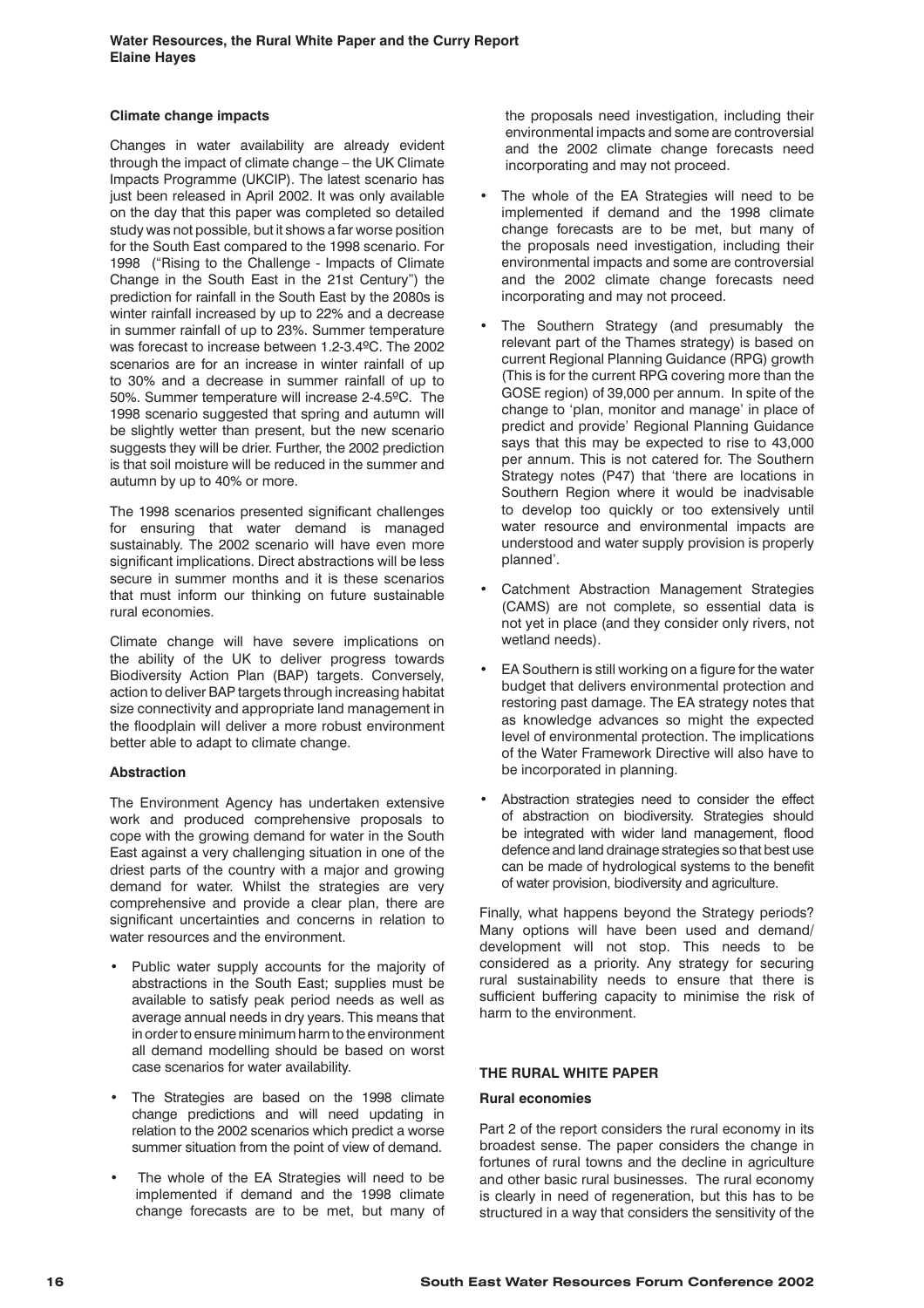rural setting. Priority should be given to businesses that require a rural location and/or are linked to local product-based industries.

Further urban development will place increasing pressures on the water resources rural areas and most of the wetlands vulnerable to over-abstraction are in rural areas. The paper does not consider incentives to consumers to reduce water consumption whilst including safeguards to ensure that those on low incomes have sufficient for essential needs. Waterways-led regeneration through the restoration of inland canal systems may be one way of enhancing infrastructure but the environmental impact of such schemes must be carefully considered.

# **Agriculture**

This section covers the general nature of the problem that needs tackling as well as what the White Paper does or does not cover. The nature of the problems is not repeated in the section on the Curry report.

# *Background and reform of farming*

It is important to consider that this report predated the outbreak of Foot and Mouth in 2001. Farming has been considered to be "in crisis" for the past 5 years. Making a living from farming has become increasingly difficult.

The inadequate and outdated CAP has only served to reinforce the problems with subsidies focused on production efficiency rather than sustainable agriculture. Offering opportunities for diversification is one means of re-vitalising the rural economy, but what is fundamental is that there remains the need to ensure a sustainable agriculture in the UK.

Agricultural policy, particularly the CAP has caused major losses of landscape and wildlife. This is not the fault of individual farmers. The farming industry delivering sustainable environmental management is essential for the management of the countryside and its wildlife. Intensive farming practices still exert a significant demand on water resources.

A key tenet of the revitalisation of agriculture and its delivery of environmental benefits has to be reform of the CAP; this is not within our gift as a nation and will require a fundamental change in land management funding through the EU. This is a long-term process but it is important to consider what can be done within the scope of the existing framework. This is considered further in the context of the Curry Report.



Maintaining high water tables in wetlands should be a priority in water resource planning

# *Agriculture, wildlife, and climate change*

Climate change will mean major impacts for agriculture and its relationship with water resources. Under climate change, particularly the new scenarios with up to 40% reduction in soil moisture forecast, agriculture will exert heavier demands on water resources. This will have to be managed through changed irrigation systems, summer storage of winter rainfall and probably changed cropping.

Wetland habitats will become far more vulnerable with summer drying of wetlands with the potential loss of vulnerable species and habitats. At the moment maintaining high water tables in wetlands receives much less priority in water resource assessment and planning than do rivers.

Another factor that climate change will exacerbate is that of diffuse pollution affecting wetland habitats, which is already a major problem. With drier summers pollution will be more concentrated in wetland habitats. But wetter and stormier winter is likely to mean more leaching and runoff of silts.

Agriculture through input of phosphates, nitrates and silts, is currently a major source of diffuse pollution. The Environment Agency in 2001 noted that phosphate from manure and fertiliser leaches into rivers and lakes and together with phosphate in sediment from soil erosion, causes excessive algal growth in up to 200 freshwaters each year. Many more non-open water habitats, such as fens and bogs, are also affected. Much work needs to be done to ensure that a revitalised farming industry is able to deal effectively with the risks it poses to the water environment. Other areas of agriculture, such as fish farming, may exert a significant demand where there are also implications for water quality. These major implications of climate change and water resources are hardly touched on in the White Paper. It notes the problems of diffuse pollution, but only comments on tackling it in relation to river quality objectives and nitrate vulnerable zones.

# *Agriculture and managing landscapes and wildlife habitats*

The White Paper recognises the decline in biodiversity that has been ongoing for over forty years. A number of schemes have been developed to encourage landowners to farm and manage land in a more environmentally friendly way. In particular, it covers the then recent creation of the Rural Development Regulation under Agenda 2000 and increased spending on agri-environment schemes through modulation. This is on an increasing scale up to 4.5% by 2006. The EU permits up to 20% but funding has to be matched by the UK. As covered under the Curry report below, whilst Agenda 2000 was a major step forward, to tackle the major problems relating to the environment and rural development the White Paper did not go far enough.

# **Flood defence: a further role for landowners**

One aspect of land management that has been only considered in part in this report is the consideration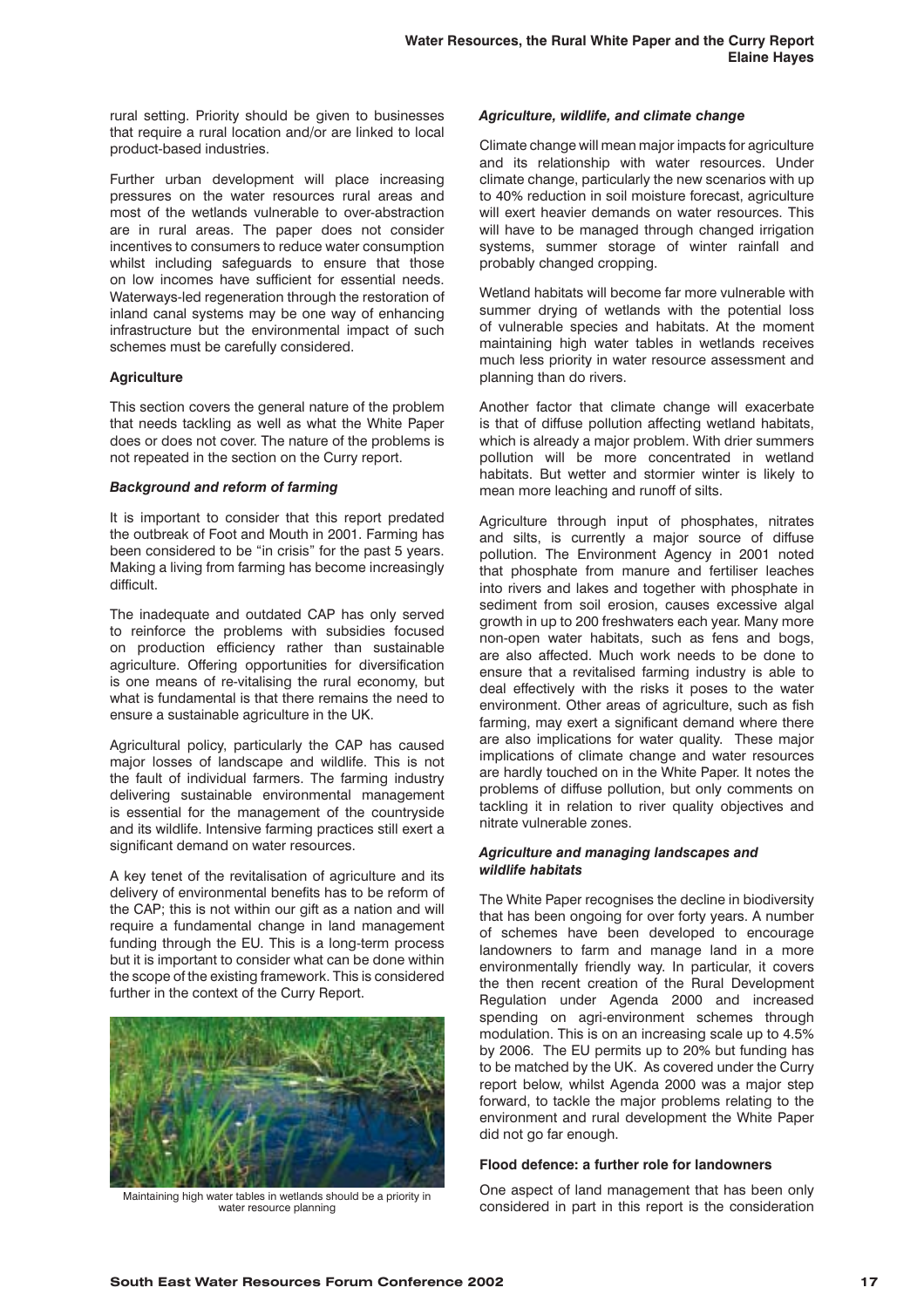that should be given to use of farmed land for effective flood management. The vital connection between catchment management and urban flooding was noted in the White Paper, but only provided ideas to be considered. Climate change, agricultural drainage and management of floodplains, urbanisation and the spread of non-porous areas and flood plain have combined to bring about some of the worst flooding seen in the UK this century. Funding for flood defence should consider not only engineered solutions but also more natural solutions such as managing floodplains as grazed wetland habitats that will retain and slowly release water and through the sympathetic agricultural management of wider catchments. Management or re-creation of wetlands in this way will not only provide a more sustainable solution to flood management, it may also enable the delivery of progress towards wetland BAP targets. The flood defence budget should contribute towards this, but where there is environmental benefit beyond this the agri-environment schemes should be contributing where necessary.

# **THE CURRY REPORT ON THE FUTURE OF FARMING AND FOOD**

# **Overview and CAP reform**

This excellent report was produced in light of the Foot and Mouth outbreak of 2001 that caused significant harm to the farming industry. It considers food supply and delivery, education and means of providing direct help to the farming industry. The key recommendations of the Curry Report relate to direct practical help for the farming industry but also considers many of the points pertaining to water resource management.

The report proposes fundamental reform of the CAP to progressively transfer resources towards public goods the public wants including sustainable rural social and environmental objectives rather than subsidising overproduction. The report notes that the government should make a clear statement of its support for farming as a sustainer of the rural environment as well as food producer and properly reward the industry for its role in managing the countryside.

#### **Rural Economies**

The report sets out a wide series of measures to revitalise the rural economy through a more diversified food, farming and related rural tourism. The proposals set out for CAP reform for increased modulation include widening the delivery of rural social and economic benefits.

#### **Agri-environment schemes, water resources and pollution.**

The report notes that there are already in place significant EU Directives on water, waste, nitrates, and integrated pollution control that will require significant changes to farming practice over the next 5 to 10 years. The Commission was surprised and disappointed that more work has not been done to understand the challenges for the industry and help. It recommends the Government develop and publish a strategy for implementing the forthcoming environmental legislation, including a regulatory impact assessment based on cost-benefit analysis covering the impact on farms.

The Curry Report proposes that in the meanwhile modulation should be increased to 10% from 2004 and 20% in 2006-7, if CAP reform is not delivered by then. This has implications for the Government providing the matching funding.

Amongst the proposals made for this is a new 'broad and shallow' scheme for quality management of the environmental and other resources of the wider countryside. The current Agri-environment schemes would be simplified and modified to become an upper tier for more detailed management of areas.

The 'broad and shallow scheme' would be based on a whole farm plan and audit. This should cover natural resource protection as well as conservation issues, including examining the farm against existing and forthcoming legislative requirements, to help farmers identify and plan for the effects of the EU environmental directives. The report hopes that the information will help identify where help and support is needed for the agencies.

Amongst the benefits noted for such a 'broad and shallow' scheme is the ability to develop buffer strips alongside watercourses to reduce diffuse pollution and, through an increase in non-cropped land, increase water retention. An English Nature report just published and part funded by Environment Agency suggests that a wide package of measures will be needed to tackle diffuse pollution, with the need to tailor many to the particular farm. The 'broad and shallow' scheme and farm audit and plan could be a real help, but other funded measures will also be needed.

Significantly, the report identifies clearly the role of farmers as water managers in the future. Future environment schemes and, where appropriate, woodland schemes should include water management with funding to be given from flood defence budgets.

In terms of water resources in a holistic sense an improved farming industry should benefit the environment as a whole providing it is structured appropriately. Any increase in farming is likely to increase the demand for water resources for irrigation etc. The extent of this increase is difficult to quantify.

#### **Implementing the report as a whole**

The report makes it clear that the measures proposed comprise a complete package and must be delivered as a whole if it is to deliver what is needed. The South East Rural Affairs Forum, set up to advise government through the National Rural Affairs Forum on rural matters confirmed its view that this is essential.

However, the government's position is currently unclear. DEFRA are currently consulting on 'Sustainable Food and Farming - Working Together'. This assumes that some of the Curry report will be implemented, but also re-runs what the Food and Farming Commission covered on a range of questions including the need for a 'broad and shallow scheme'.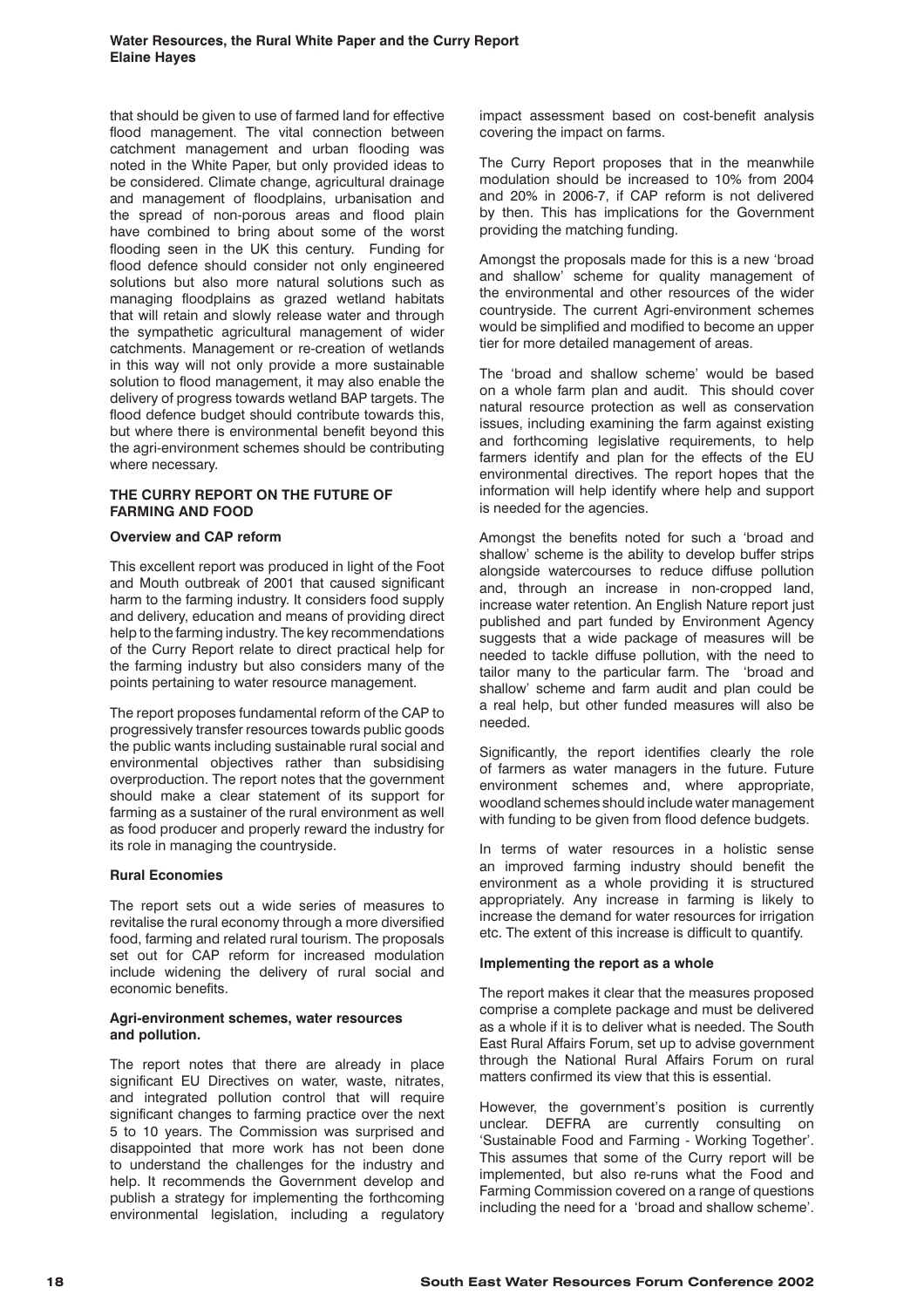**Water Resources, the Rural White Paper and the Curry Report Elaine Hayes**



Rural land managers are essential partners in managing the water environment

This suggests that the report is not accepted in its entirety. The England Rural Affairs Forum is critical of re-running what the Commission had consulted on so comprehensively.

# **CONCLUSIONS**

The two reports consider broad areas of rural development. The Rural White Paper is the widest, the Curry Report concentrating on farming and food, albeit in its widest sense. The longer-term strategy for rural life in the White Paper remains ill defined, thus making quantification of the impacts on water resources estimates at best and sustainable development issues (which embrace water resources) are not fully integrated.

Climate change will have profound implications for water resources and many aspects of rural areas but is inadequately covered in both reports. The latest scenarios show the impacts of climate change will be deeper than previously thought. Climate change will

exacerbate the current problems of diffuse pollution and the drying of wetlands. The White Paper does not cover this. The 'broad and shallow' scheme proposed in the Curry Report will to some extent help tackle this, but more action will be needed.

Water resources are under significant pressure and there is insufficient assurance and data currently to ensure that we can protect the environment whilst also delivering the proposals for growing demand.

The Rural White Paper reflected the increase in funding of agri-environment schemes, but the Curry Report proposes necessary major changes to funding these and wider environmental and social objectives. The major shift in modulation recommended in the Curry Report coupled with a bigger change in the longer-term in CAP, plus the suite of proposals it proposes including funding of a 'broad and shallow' environmental scheme, whole farm audits and plans and funding for management of flood plains and catchments, will be positive for water resources.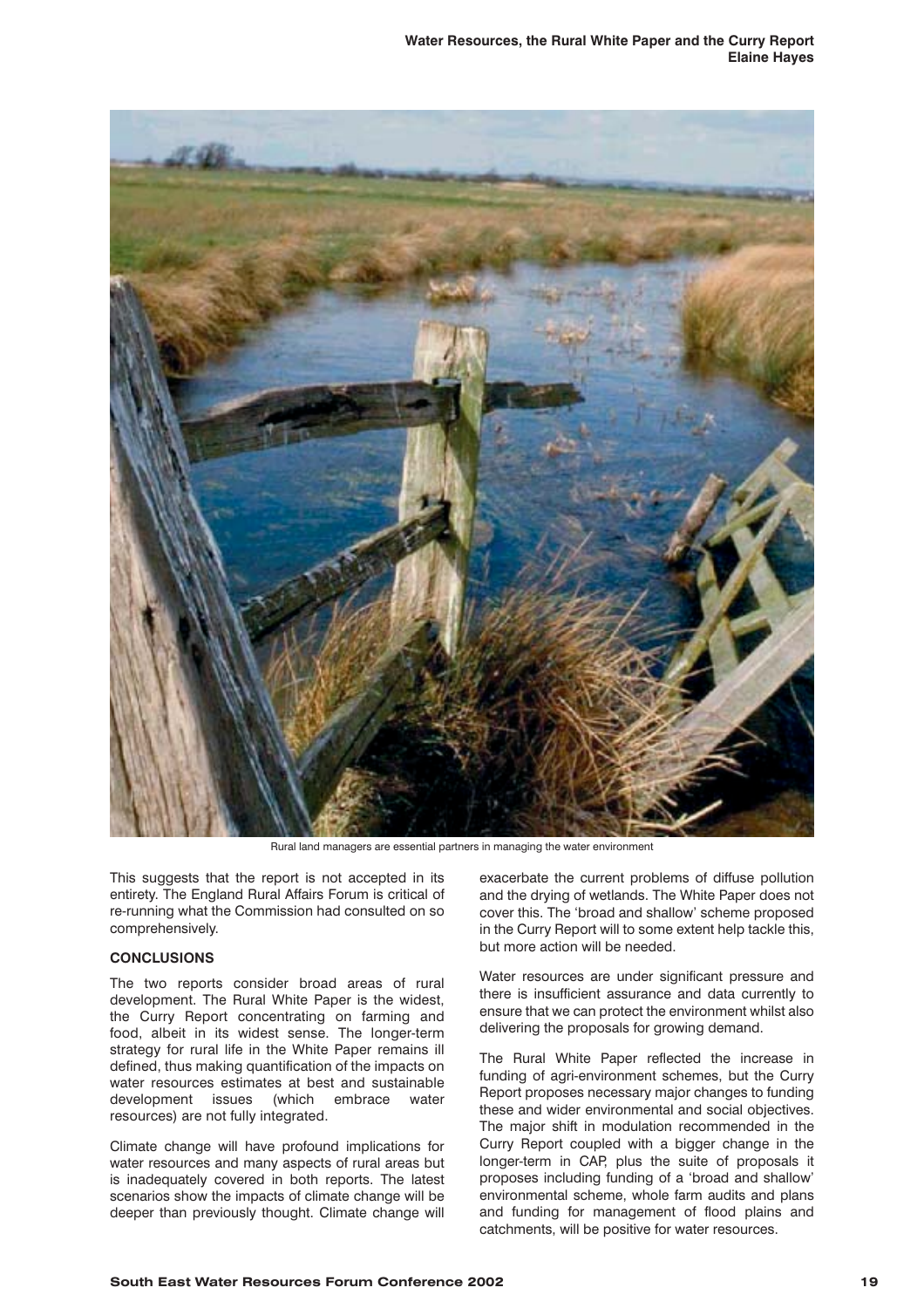# **WATER RESOURCES AND SPATIAL PLANNING**

# **Mike Gwilliam, South East England Regional Assembly**

# **SUMMARY**

Water resources are a key issue for regional spatial planning. The Regional Assembly, as Regional Planning Body for the South East of England, needs to be well informed of the current water resource situation, and of future water resources availability.

To this end, the Assembly has established a Natural Resources and Climate Change Advisory Group, chaired by the Environment Agency, to advise it on water related issues in implementing and reviewing Regional Planning Guidance, and is a member of the Regional Water Forum.

Key issues for the Regional Assembly, and for spatial planning generally, include:

- Water efficiency encourage greater efficiency of use and reduction of waste in existing and new development;
- Spatial and temporal availability and sensitivity of water resources:
	- identify whether water resource availability may pose a significant constraint to new development now, or in the future, and whether this can be overcome through sustainable resource.

# **INTRODUCTION**

The recently published climate change scenarios (UKCIP02) suggest that the South East could experience some of the most severe effects of climate change, including hotter and drier summers - the times when water demand is at its peak.

The need to balance the growing demand for water with the protection of the environment therefore poses a challenge for strategic planning in the South East. The "achievement of sustainable water resources management" is also one of the key objectives of the region's Sustainable Development Framework.

As Regional Planning Body, the Regional Assembly needs to be well informed of water management issues and the implications for development and planning. We are already working with the Environment Agency and the Regional Water Forum to ensure that Regional Planning Guidance (RPG) is implemented in a sustainable manner, and to inform the review of regional planning policy.

This will require further investigation of the availability of water resources now and in the future, including identification of areas where water resource availability may be a significant constraint to development, and measures to overcome or mitigate the impact of development, together with assessment and agreement on the need for, timing, and location, of development of new water resources. Overall, there is a need to focus attention on overall water use and wastage and their collective reduction.

# **WATER RESOURCES OVERVIEW**

The recently published Environment Agency Water Resources Strategies provide detailed examination and commentary about the current and future pressures upon the water dependant environment and the supply/demand balance. These draw on RPG9 housing provision, Water Company plans and take account of climate change forecasts and the need to protect the environment, covering the period to 2025.

In summary, the Strategies promote a "twin track" approach whereby water use is managed efficiently through demand management, water efficiency and leakage control while bringing forward timely proposals for new sustainable resource development. The Regional Assembly very much agrees with this approach.

## **SUMMARY OF ENVIRONMENT AGENCY REGIONAL WATER RESOURCES STRATEGY RECOMMENDATIONS**

#### **For public water supply, by 2010**

The Agency expects considerable water savings and significant resource developments:

- Demand management options including metering and water efficiency measures. The Agency expects continued water savings to be maintained through active leakage control;
- Enhancement of local sources (water treatment works improvements and conjunctive-use developments);
- Further integration of the existing water supply infrastructure;
- Take up of bulk transfers (including within the existing arrangements at Grafham, and those resulting from the "Water Resources in the South East" study);
- Increased transfer between Bewl and Darwell reservoirs and preparation for enlargement of one of these reservoirs;
- Enhance groundwater developments for example through artificial recharge and recovery of the London Basin groundwater;
- Determine the best use of Swanscombe quarry.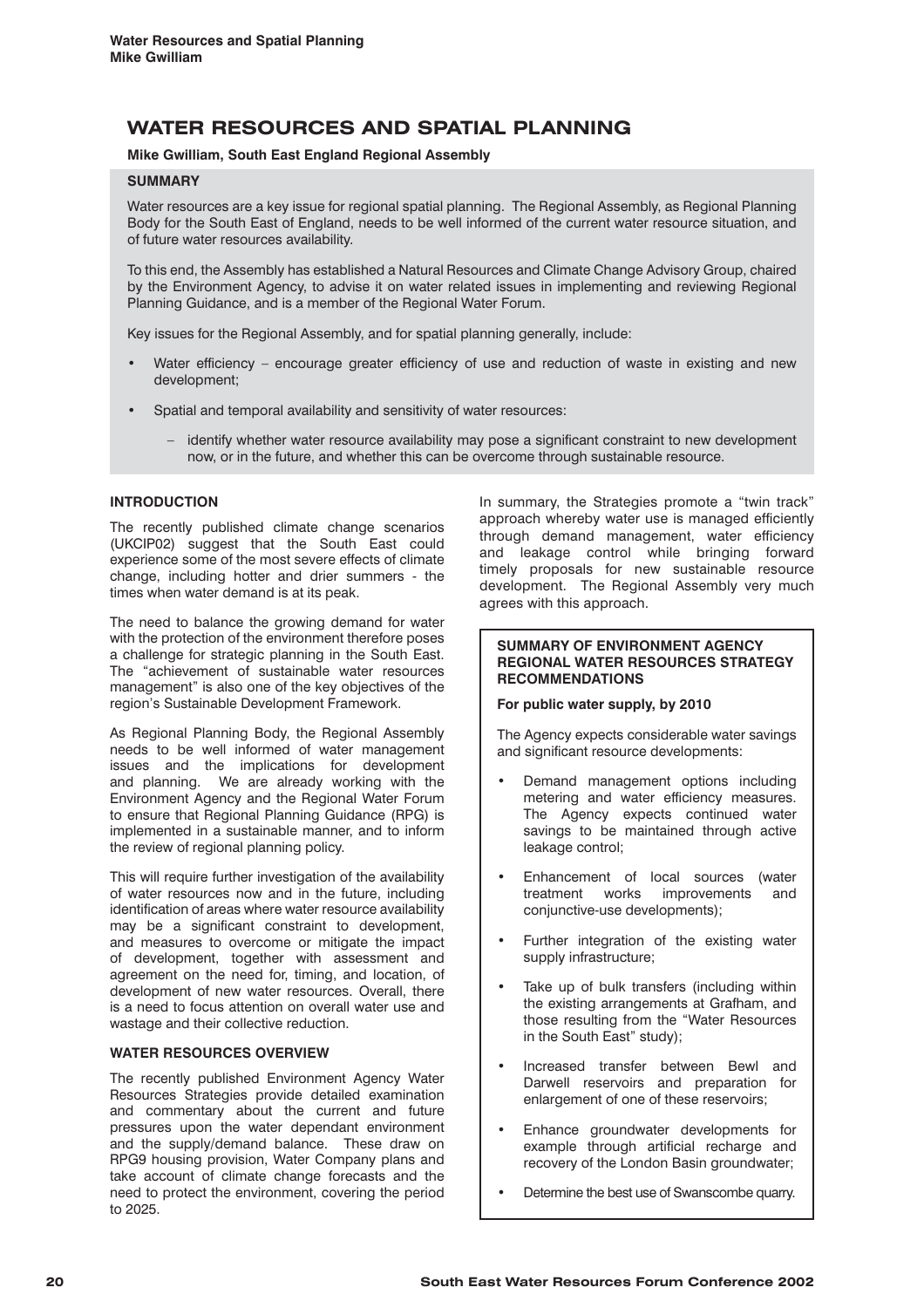

# **FOR PUBLIC WATER SUPPLY, BY 2025**

The Agency expects further water savings and resource developments:

- Demand Management options including metering, leakage control and water efficiency;
- Enlargement of one or more existing reservoirs (Darwell and/or Bewl);
- Bulk transfers, from the Midlands canal network or from the Severn to Thames;
- Local groundwater developments;
- Across Environment Agency Southern Region, further water company system integration, optimisation and resource sharing.

The Environment Agency advises that there will be sufficient water available to satisfy statutory duties to supply customers and protect the environment if, and only if, the Strategies are implemented in their entirety. In other words, there is a danger that demand for water could exceed supplies if the Strategies are not implemented in full. Delivery of these Strategies will depend on a range of actors, including the Regional Assembly and local planning authorities.

As with other issues, the influence of London cannot be ignored. The Thames Water supply area covers Berkshire, the southern part of Buckinghamshire, Oxfordshire and London. The Agency advises that if leakage in London could be significantly reduced, long-term water resource problems within the Thames Water supply area could be much diminished. Depending on the success of demand management and leakage control, existing resources in this area

should prove adequate to meet known demands up to 2010. However, new resources will need to be developed and/or substantial reductions in leakage in London achieved, if the demands for water are not to reach supply limits by 2016.

In the rest of the Region, North and East Sussex and East Kent are identified as areas where the water resource supply/demand balance may be critical and where increases in demand may have environmental impacts.

# **REGIONAL SPATIAL PLANNING**

The Regional Assembly is the Regional Planning Body for the South East of England, responsible for implementation and review of Regional Planning Guidance. The Assembly intends to commence review of RPG9 in 2003, with the time horizon of the revised regional guidance extending to 2026.

Regional Planning Guidance (RPG9) sets out a spatial development strategy for the Region. It includes policies for areas for potential growth and regeneration, and for provision and distribution of housing. It also addresses water resources and quality in a specific policy recognising that "water issues potentially pose certain limits to growth in particular areas".

# **RPG9 Key Principles and Core Strategy:**

- Urban renaissance and concentration of development – focusing development in existing urban areas and encouraging the re-use of previously developed land and buildings, rather than development of new settlements on greenfield land;
- Thames Gateway identified as a regional and national regeneration priority;
- Priority Areas for Regeneration including parts of the Sussex, Hampshire and Kent coasts and the former Kent coalfields;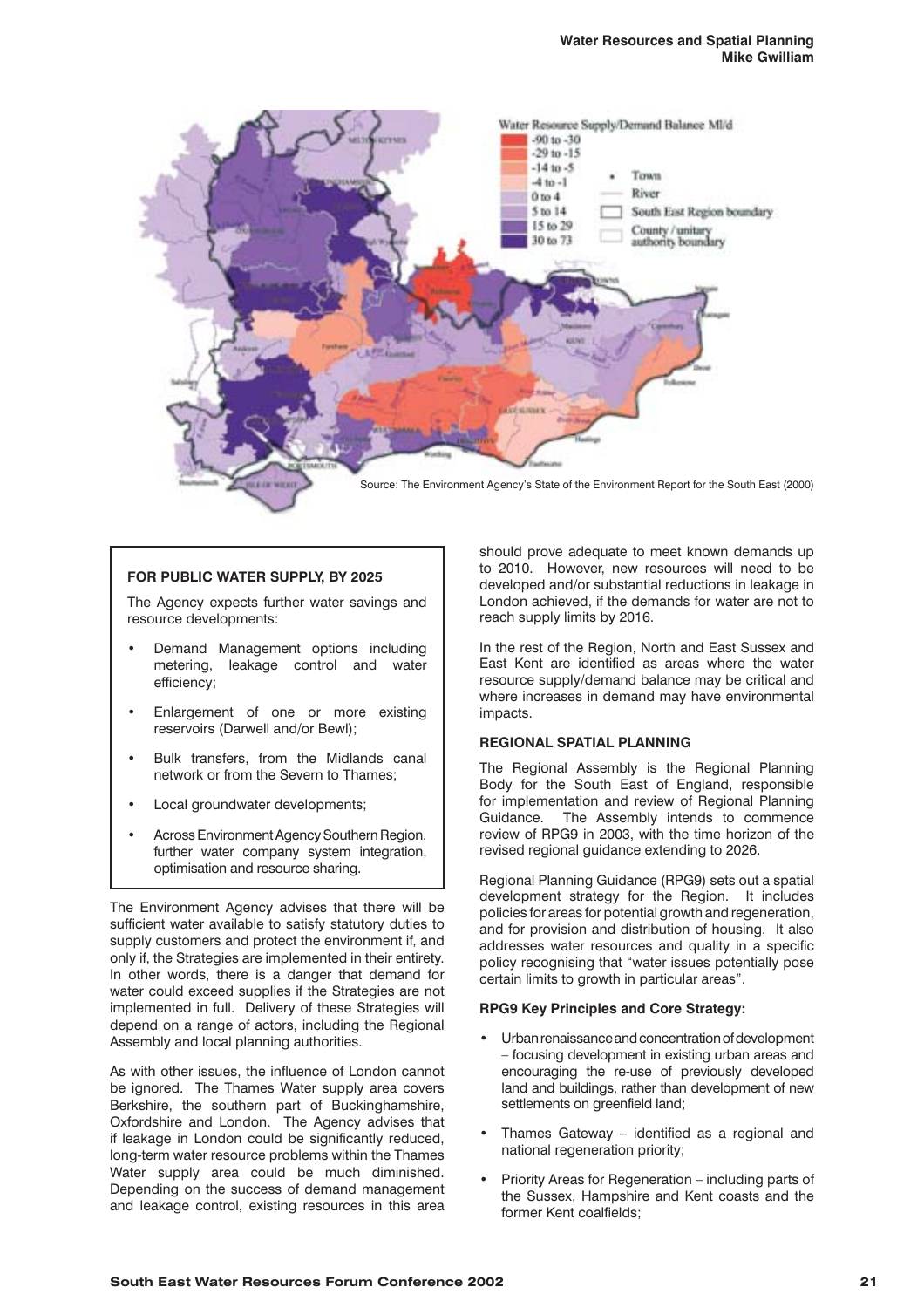- Western Policy Area economically buoyant area to the west of London including parts of Berkshire, Buckinghamshire, Oxfordshire, Hampshire and Surrey;
- Potential Growth Areas Milton Keynes and Ashford.

## **RPG9 Key Policies:**

- Policy INF2 concerns water resources and quality, including encouragement of water efficiency and planning for sustainable provision of water services and timely investment in treatment infrastructure to maintain water quality;
- Policy H2 sets out housing provision on a County basis, recommending provision for 28,050 dwellings per annum in the Region, initially to 2006 with possible increase in rate thereafter.

Implementation of RPG, particularly the scale and type of housing provision, is a significant issue as more than 80% of all water is consumed through domestic use. Growth in personal (per capita) consumption is forecast to fall slightly to 2005 and then grow steadily by up to 6.5% by 2025. Per capita consumption of water is higher in low and especially single occupancy households, which is the type of household which is currently growing most quickly - a trend which is forecast to continue.

Both for the implementation of RPG9, and for the review of regional guidance, the Regional Assembly will need clear advice on the degree of constraint water resource availability will place on development in different parts of the region in different timescales, measures that we should promote to overcome or mitigate effects of development on water resources, and the necessary timetables for major new water resource development.

The Environment Agency Water Resource Strategies identify key pressure areas for water supply provision and potential resource developments:

#### *Oxfordshire*

Supplies are linked to the issue of leakage control in London. A major new resource may be required which would be contentious and would require a major lead-time.

#### *Berkshire*

Shortfalls in parts of the west of the county in the medium-term will require the development of new bulk transfer arrangements from areas of surplus elsewhere in the county.

#### *Kent and Sussex*

Shortfalls in the short to medium-term will require the bulk transfer of water between companies. Raising Darwell Reservoir may be needed to meet projected demand. Growth at Ashford, but also possibly in Thanet and North Kent, may bring forward the need for a new strategic resource.

We are currently working with the Environment Agency, primarily through our Natural Resources

and Climate Change Advisory Group (co-chaired by the Regional Directors of the Environment Agency Thames and Southern Regions) to develop a clearer understanding of all water resource issues and identification of actions which we need to progress.

# **KEY ISSUES**

The supply of water to new development in the South East Region is going to be a critical issue in the implementation and review of Regional Planning Guidance. The Water Resources Strategies of the Environment Agency set out a series of measures for securing such a supply. However, if it proves not possible to implement all these measures the possibility of shortfalls in supplies will remain. Given potential supply problems in parts of the region, the need for more efficient use of existing water resources and changes in consumption patterns will be of paramount importance.

It is difficult to justify a case against specific developments purely on water resources grounds. Developments can be supplied with water brought in from some distance away – especially as companies have a statutory duty to provide supplies. However, this could mean considerable costs, both financial and environmental.

In implementing and reviewing RPG, the Regional Assembly needs up-to-date information and advice regarding:

- How critical the demand/supply balance for water resources is in different parts of the region over different time frames, and the need for more specific sub-regional policies;
- The "sensitivity" of water resource availability (to meet public water supply and environmental needs) to different scales and types of development in different parts of the region over different time frames;
- The need for resource enhancements to precede new major and more piecemeal developments in different parts of the region;
- The need for the development of major new water resources, such as reservoirs, and the timing for this requirement so as to ensure that these are planned for well in advance and that environmental implications can be fully addressed;
- How we can encourage design and location of new development to overcome or mitigate potential impacts on water resources, including installation of water efficient devices and other demand management measures, for example through more demanding building regulations, planning policies and design guidance;
- How to encourage greater water efficiency within the existing building stock.

We recognise that often there will not be straightforward answers to these questions, given the range of factors which need to be considered and the degree of uncertainty over future trends. It is also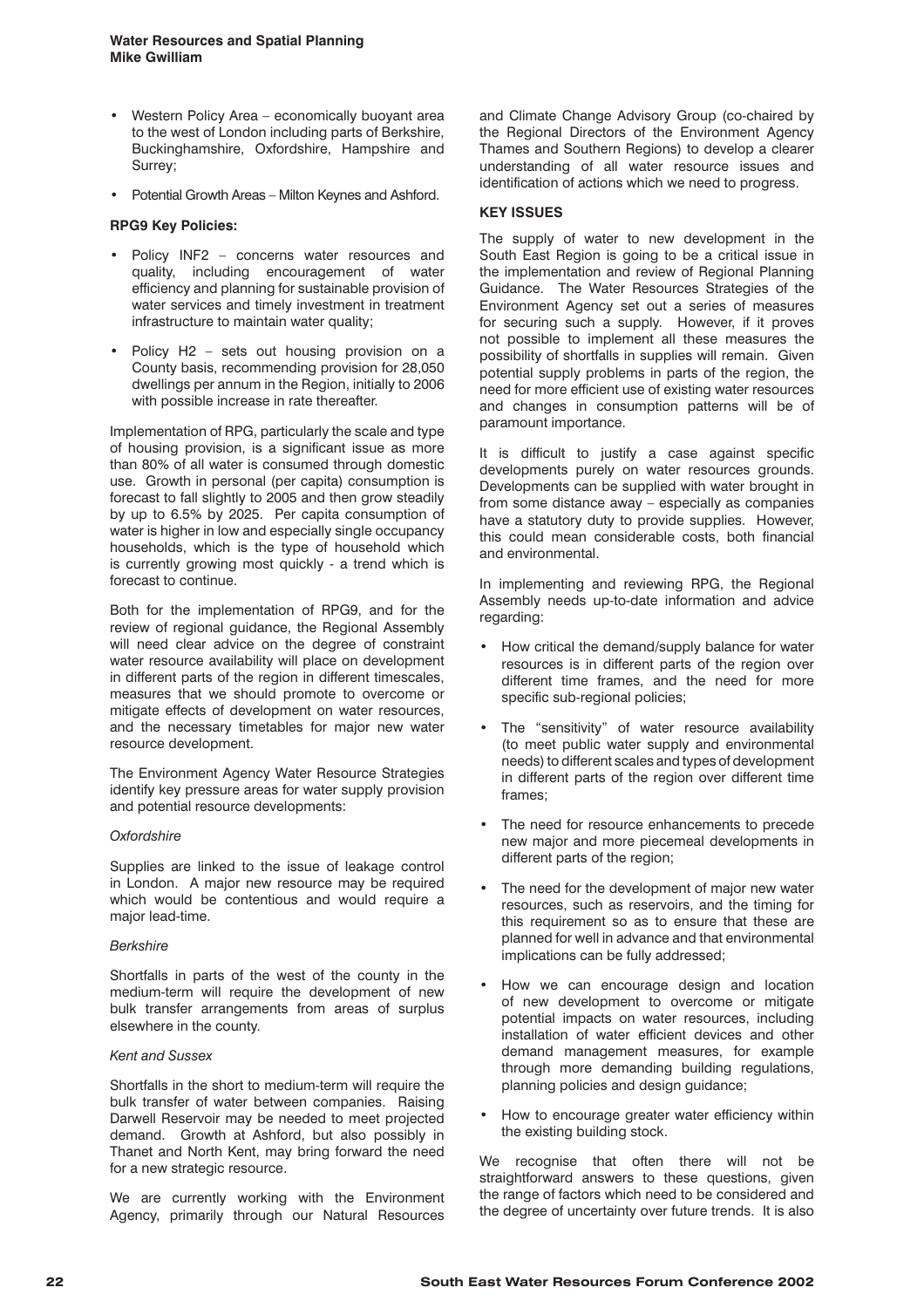important to remember that water resources is one of a number of factors which planning authorities and the Regional Assembly have to appraise in coming to an overall judgement about planning priorities and principles. However we will continue to work with the Environment Agency and the Regional Water Forum to identify what role we can most effectively play and together how we can make progress.

In addition, the implications of the EU Water Framework Directive on spatial planning, particularly the identification of "anthropogenic" effects on catchments and the relationship between River Basin Management Plans and development plans, as well as RPG, will need to be considered.

#### **CONCLUSION**

The need to become more efficient in the way we use all natural resources is a central tenet of sustainable development. With regard to water resources, this is particularly important in the South East where water use is highest and where the latest climate change impact scenarios suggest that patterns of rainfall, and resource availability, may alter significantly in the future.

The twin track approach of continuing to encourage increasing efficiency in existing and new developments, whilst planning well ahead for new water resources, is one that the Assembly endorses and will contribute towards as regional planning body.

To enable us to play as full a part as possible in implementation and review of regional planning guidance, we will require assistance and advice from the Regional Water Forum and its members, in particular with regard to:

- Water efficiency to identify how the Assembly can best contribute to encouraging greater efficiency of use and reducing wastage of water in existing and new development;
- Spatial and temporal availability and sensitivity of water resources – to identify whether water resource availability may pose a significant constraint to development now or in the future, whether sustainable resource developments or design innovations can overcome this, and how this may affect implementation and review of RPG;
- New water resource developments  $-$  to ensure that the development of new resources, including major new resources and those to service new developments, are planned for well in advance and incorporate sustainability considerations.



Ensuring adequate water resources is essential for planning regional development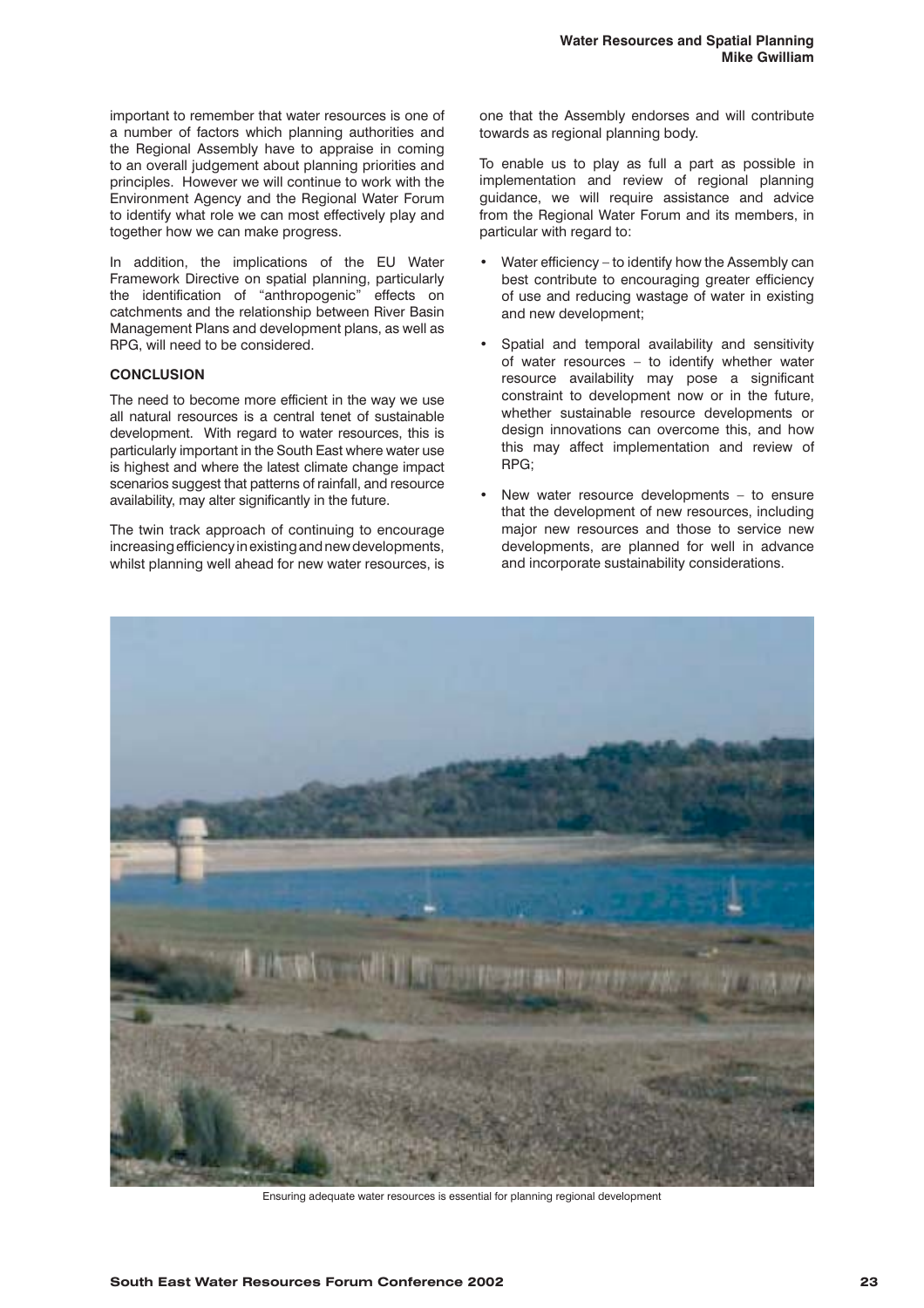# **WATER AND CLIMATE CHANGE IN THE SOUTH EAST**

# **John Biron, formerly Country Land and Business Association**

Climate change has long been seen as an important issue but until now, land and rural-based businesses have largely taken a back seat, although they are literally on the "front-line" of the issue.

As well as relying heavily on natural resources like water and soil, whose functions are dependent on the climate, rural businesses also control a significant percentage of atmospheric greenhouse gases (an increase in greenhouse gases, such as carbon dioxide, methane and nitrous oxide exacerbates climate change). For example, atmospheric carbon dioxide can be stored in forests and soil, and renewable energy crops provide carbon-neutral energy. Livestock emit methane and over-use of nitrogen fertilisers can lead to nitrous oxide emissions.



Land management practices can play an important role in storing carbon - both in plants and soil

It was becoming increasingly clear to us that climate change would provide many opportunities, and also challenges, to rural businesses in the future and it was therefore timely for the Country Land and Business Association (CLA) to raise the rural profile in the climate change debate. Against this background, in November 2001, a working group was set up within the CLA to consider climate change in the context of land and rural businesses. It was the first attempt, as far as we were aware, to examine climate change from the perspective of owners and managers of rural land and businesses in the UK.

The group's scientific advisor was David Viner, a leading climatologist at the University of East Anglia's Climatic Research Centre. We began by setting out the objectives of the paper, which were to review the opportunities and threats arising from climate change for land managers and rural businesses, to examine potential adaptation and mitigation strategies that they could take, and to propose public CLA policy changes as necessary. We reviewed the scientific evidence and assessed the impacts that climate change could have on the rural economy.

The science shows that in the UK temperature is projected to rise by up to 3ºC by the 2050s, with the likelihood of milder winters and higher summer temperatures. Winters are expected to get up to 20% wetter by the 2050s, with a higher number of intense winter rainfall events. Summers are expected to become up to 20% drier by the 2050s, with an increase in summer droughts to nine in 10 years. Sealevel is expected to rise by up to 1 metre in the South East of England and up to 70 cm in the North West of England by the 2050s.

These expected climatic changes will have a huge impact on rural areas. In our paper "Climate Change and the Rural Economy" we identify the impacts of future climates on water resources and quality, soil, arable and livestock farming, energy, forestry, rural businesses, riverine and sea flooding and biodiversity. We identify some ways of mitigating and adapting to the impacts and recommend 102 policy responses required to action them.

The report targets its 102 recommendations at the main Government departments and organisations in England and Wales which the CLA believes should drive forward the climate change agenda, detailing what structures and funding are needed to enable land managers and rural businesses to deliver potential climate change solutions.

As well as presenting our policy statement to UK MPs, peers, government officials and interested organisations, we also took it to the world climate change talks, COP 6, in Bonn, where we were able to distribute it to over 150 countries and global organisations and hand it personally to Michael Meacher, UK Minster of State for the Environment, and Margaret Beckett, UK Secretary of State for Environment, Food and Rural Affairs. It was given an exclusive article in the Financial Times, featured in the Telegraph, and was promoted on radio and at conferences. The document is available on the web at www.cla.org.uk/climatechange

#### **SOME RECOMMENDATIONS FROM OUR DOCUMENT ARE AS FOLLOWS:**

- We expect water resources to become more variable and uncertain. This will impact heavily on those who irrigate. We recommend that the expansion of winter water storage for summer use is encouraged by amending the Reservoirs Act to exclude reservoirs that pose no risk to public safety, and by encouraging local authorities to consider planning proposals for reservoirs more positively.
- As well as being a growth medium for plants, soil also stores carbon in the form of organic matter, which can play a part in reducing atmospheric carbon dioxide. We recommend incentives for soil management practices that store carbon, for example through agri-environment schemes.
- There is huge potential for arable farming to adapt to climate change by growing new crops - like sunflowers and durum wheat and by growing crops at higher altitudes. Livestock are more likely to experience heat stress, which has been linked to a reduction in fertility and growth rates. We ask for better, more targeted advice for arable and livestock farmers to help them adapt in the future.
- There is also much that farmers can do to reduce greenhouse gases. We recommend increased promotion of nutrient budgeting to reduce nitrous oxide emissions, and research on livestock feed to reduce methane emissions.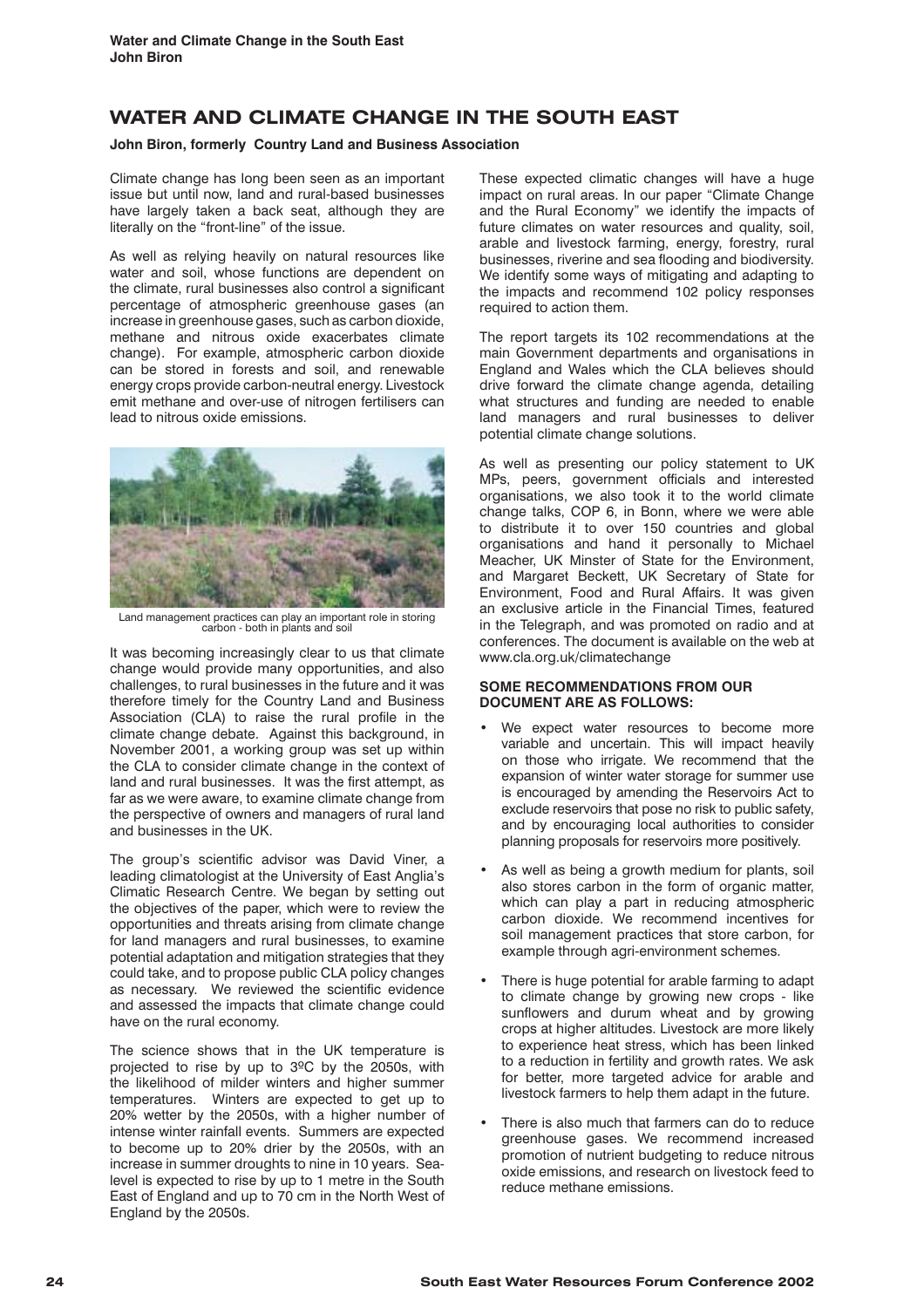

Livestock and grazing land will be affected by climate change

- There is tremendous potential to grow carbon neutral renewable energy crops, such as elephant grass and willow. We push for an increased target for producing energy from renewables and more encouragement for cultivation of biomass.
- Forestry can have a beneficial effect on climate change by storing carbon in timber. We advocate support for foresters to store carbon, and also to encourage the growth of quality timber which can be used as a substitute for other material, eg steel.
- Climate change will not only affect land-based businesses but also a wide range of other rural businesses, including tourism and fisheries. It is important for the rural economy that these businesses are also recognised as needing assistance to adapt. We recommend investing in communication technologies in rural areas to reduce travel needs and increased support for on and off-farm diversification under rural development plans.
- Riverine and coastal flooding is expected to increase over the next century. We recommend developing incentives for managed realignment of coastal land and managed re-creation of floodplains as a flooding control tool. There has never been a better time to do this. There is a real desire from land managers to take up any incentives that might be offered as their agricultural activities are not making sufficient returns.
- The pressure of climate change will cause degradation of some habitats, and consequently species, and the creation of others. We recommend that the land area under conservation agreements should be increased to the whole countryside, to provide better opportunities for localised species to adapt to change.

We believe that this document is a timely input by the rural sector into the climate change debate. It shows the many areas on which climate change is expected to impact. We have recommended a series of practical policy changes that can be implemented in partnership with the countryside. We firmly believe that given the right policy framework, rural businesses can start to play a significant role in the reduction of greenhouse gases and other adverse environmental impacts, and ensure we have a vibrant living and working countryside for generations to come.



River corridors offer potential as a flooding control tool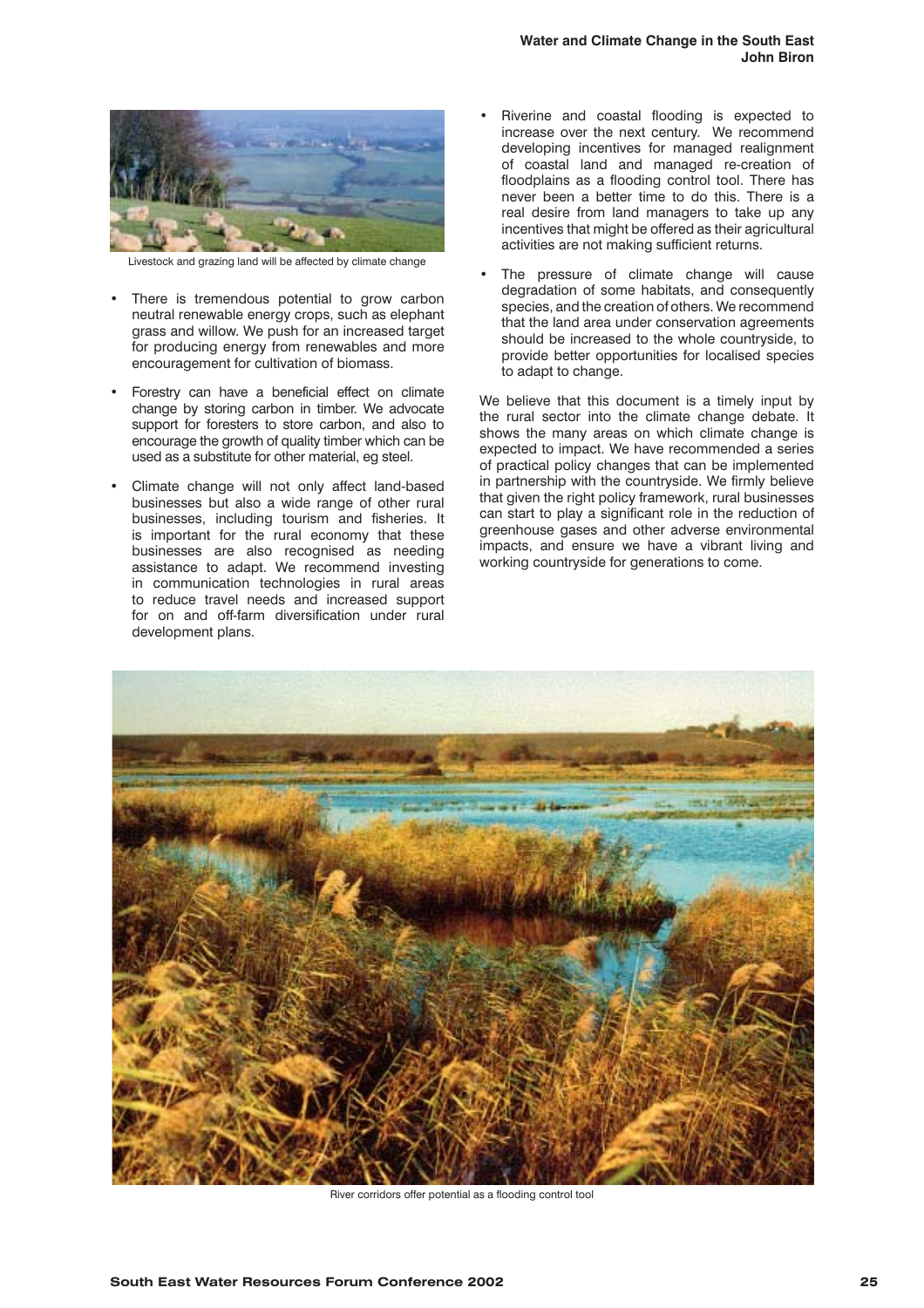# **SUMMARY OF ISSUES FROM THE QUESTION AND ANSWER SESSIONS AND OPEN FORUM**

The formal presentations were followed by question and answer sessions, and the Conference ended with an open forum. This enabled delegates to engage with the speakers over what the priority issues for the Forum should be, and explore the ways in which the Forum can seek to add value. While the discussions were extremely wideranging, a number of common themes emerged which have been considered by the Executive in developing and managing a forward Work Plan for the Forum. A summary of the main points is set out below.

# **TOPICS THAT THE FORUM SHOULD ADDRESS:**

#### **Demand and supply management**

Since a high percentage of water consumed in the South East is for domestic use, this was identified as a priority focus for demand management initiatives. Delegates cited housing projections and a rising per capita demand for water in the region as major issues. Speakers pointed out that although there are technical solutions such as metering and water recycling systems, customers and developers have proved reluctant to adopt conservation measures and have resisted the associated costs. Views were expressed that awareness must be raised, reinforced through requirements in the planning system.

Further discussion centred on the options for water transfer around the country to moderate imbalances. Although this is technically feasible, questions were raised about the economic and environmental considerations of transferring water of a different chemical quality into areas experiencing shortages. High importance was placed on wise use of water before considering transfers.

#### **Strategic planning**

Economic growth in the region is an objective of national and regional government, and while development may also be encouraged in other regions, pressure on South East England is unlikely to diminish. Questions and answers highlighted the risks and difficulty of making firm long-term decisions based on predictions of population and housing need, which may be subject to significant change over time. Speakers explored the possibility of retaining some flexibility in the system through temporary patterns of land use to meet short-term needs.

#### **Planning timeframes**

Although many water issues require long-term thinking to achieve sustainable solutions, planning and legislative processes often operate on short-term horizons, with the potential to prejudice future options. A further complication is that timeframes vary between different processes, e.g. Regional Planning Guidance and water company Asset Management Plans. There is a need to ensure that long-term issues are widely understood and accepted so that different planning processes do not compromise each other.

#### **Holistic approaches**

Water resource and quality issues are frequently interlinked. For instance, built development and land management practices affect run-off, infiltration and soil erosion, with consequent impacts including flood risk and aquifer recharge. There is considerable potential to alleviate problems and derive economic, social and environmental benefits by taking an integrated and holistic approach to water management at a catchment scale. Restructuring of incentives to landowners could play an important role in encouraging integrated land management practices.

#### **Coordination between key players**

While there can be strength in constructive tension between key players, there is a clear need to achieve better coordination of effort and joined up thinking across the different agencies.

#### **WAYS IN WHICH THE FORUM SHOULD SEEK TO OPERATE:**

#### **Action focused**

There was a strong view from delegates that the Forum should not become simply a talking shop, but that it should develop a clear programme of work that will bring about beneficial change.

#### **Awareness and education**

As a body representing major stakeholders, the Forum has a clear role in raising levels of understanding on water issues amongst organisations and the general public, e.g. the need for water conservation measures and changes in consumer behaviour. Key issues must be communicated clearly in a transparent way, and engaging with local communities and organisations can be an effective route.

#### **Co-ordination of views and initiatives**

There are many different stakeholders operating independently in the water environment, and the Forum will be well placed to fulfil a coordinating and streamlining role. This could include establishing common ground where it is possible to speak with a single voice, identifying and acknowledging tensions, bringing disparate groups together and brokering solutions.

#### **Developing and promoting best practice**

The Forum should be seen to practice what it preaches and become a champion of best practice, both in supporting innovative projects and approaches, and in disseminating knowledge.

#### **Influencing policy makers**

The fundamental water issues need to be addressed in national and regional strategic policies. Because of the knowledge and experience that the Forum will have at its disposal, it is well placed to offer sound advice and solutions to policy makers. The challenge for the Forum is to find ways in which it can focus its resources to fulfil this role.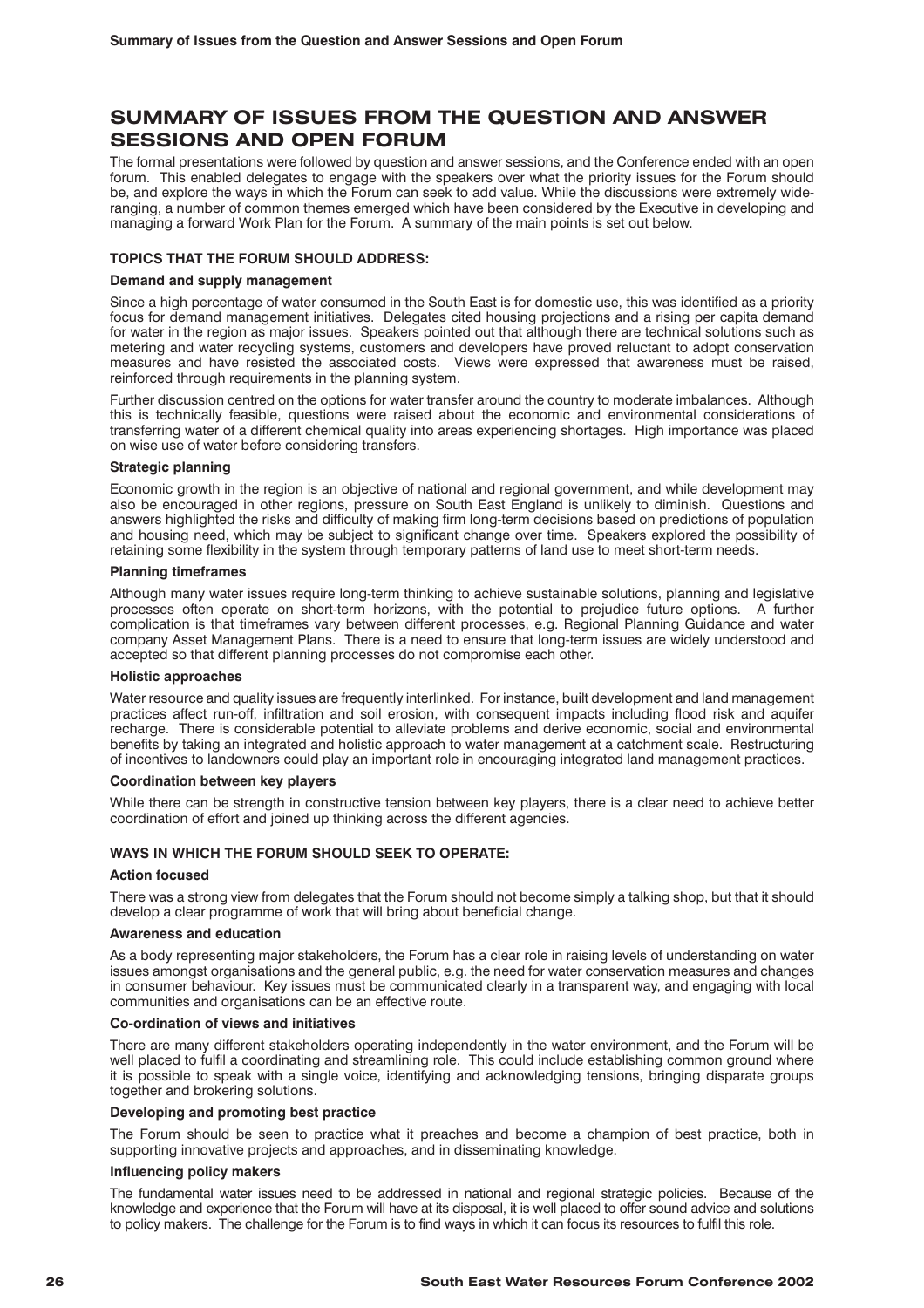# **REPRESENTED ORGANISATIONS**

## **EXECUTIVE COMMITTEE**

Council for the Protection of Rural England (CPRE) Country Landowners and Business Association (CLA) English Nature Environment Agency Mid Kent Water plc

# **MEMBER ORGANISATIONS**

Ashford Borough Council Association of Councils of the Thames Valley Region (ACTVaR) B&Q BAA Gatwick BAA Heathrow BABTIE Group BAE Systems plc Barratt South London Beacon Press Bellway South East Berkshire Joint Strategic Planning Unit Blake Lapthorn Solicitors Brighton & Hove City Council British Chambers of Commerce Buckinghamshire County Council Buckinghamshire Economic Partnership Business Link Kent Cap Gemini plc Chiltern District Council Confederation of British Industry (CBI) Countryside Agency Crawley Borough Council Dartford Borough Council Department of Trade and Industry (DTI) DHSC South: SE Public Health Group East Sussex County Council Eastbourne Borough Council Eastleigh Borough Council Ecosys Environmental Management & Education Enviros Envirowise Federation of Small Businesses (FSB) Folkestone & Dover Water Services Ltd Friends of the Earth GlaxoSmithKline Government Office of the South East (GOSE) Guildford Borough Council Guildford Environmental Forum Hampshire & Isle of Wight Business Environment Forum Hampshire and Isle of Wight Local Authorities Hampshire County Council Hartlake Developments Ltd Horsham District Council Institute of Directors (IOD) Isle of Wight Council Kent County Council Langmead Farms

Royal Holloway Institute for Environmental Research (RHIER) South East England Development Agency (SEEDA) South East England Regional Assembly Southern Water The Wildlife Trusts

Medway Council Mole Valley District Council Natural Step Office of Water Services (OFWAT) Oxford Brookes University Oxfordshire County Council Oxfordshire Economic Partnership (OEP) Peter E. Firth and Company PHA Group Portsmouth Water Ltd R.J. Smith Environmental Historian Ramblers' Association Reigate & Banstead Borough Council Royal Society for the Protection of Birds (RSPB) Shepway Chamber of Commerce & Industry Society of British Aerospace Companies Ltd Society of Maritime Industries Sony United Kingdom Ltd South East Climate Change Partnership South East Forum for Sustainability (SEFS) South East Regional Technical Advisory Body for Waste (SERTAB) South East Water Southampton City Council Surrey County Council Sussex Enterprise Sussex Local Flood Defence Committee Sutton & East Surrey Water plc Symonds Group Tandridge District Council Telecommunications Industry Association Thames Valley Chamber of Commerce Thames Valley Economic Partnership Thames Water Tomorrow's Technologies Tunbridge Wells Borough Council Unilever Bestfoods UK Univerisity of Oxford University of Kent at Canterbury University of Portsmouth, Dept of Civil Engineering Vivendi Water Partnership Vosper Thornycroft Water UK WaterVoice West Berkshire Council West Burgess Hill Company West Sussex County Council West Sussex Economic Partnership Wey and Arun Canal Trust Wiggins Group plc